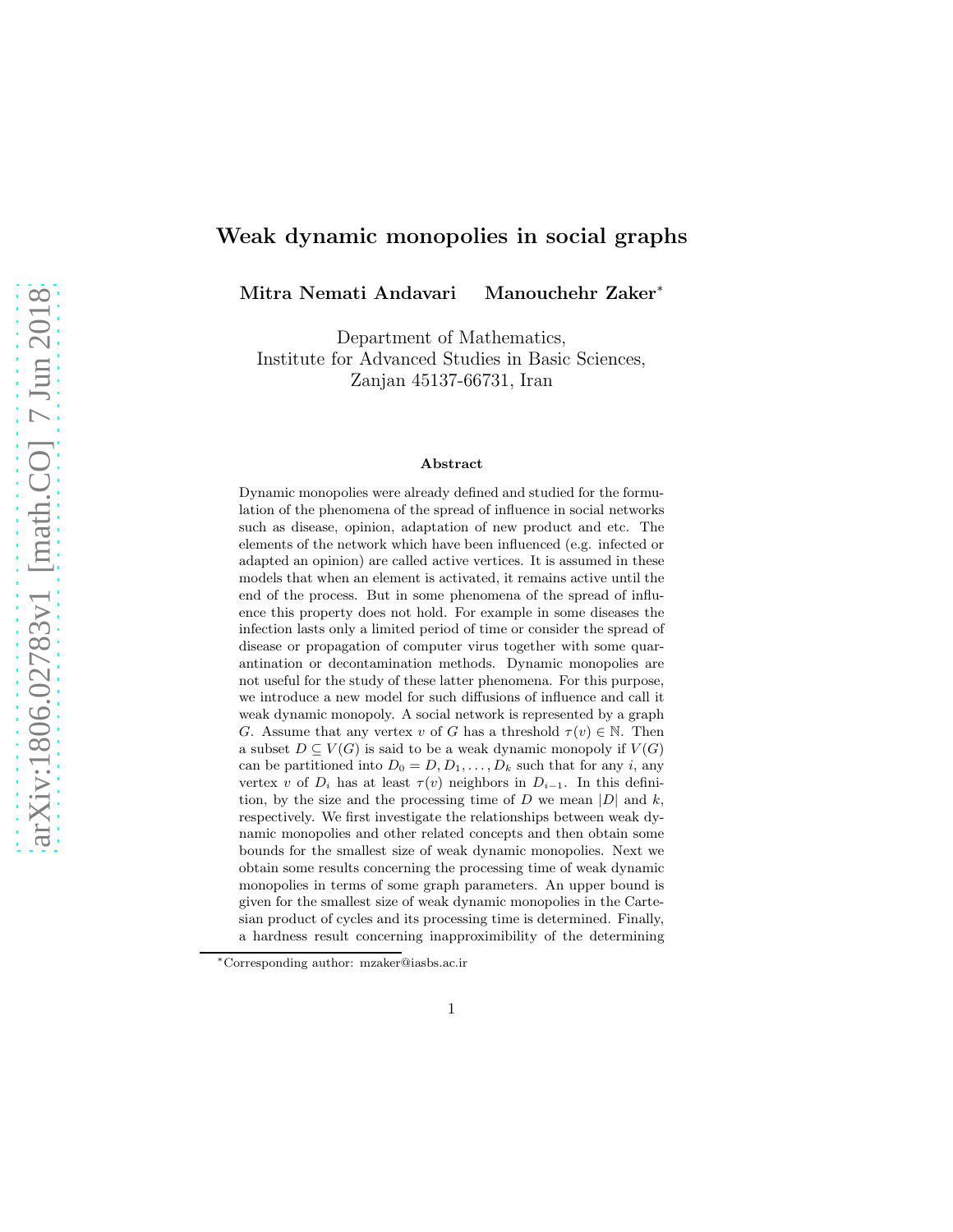the smallest size of weak dynamic monopolies in general graphs is obtained.

Mathematics Subject Classification: 05C69, 05C07, 05C85, 91D30, 91D10

Keywords: Spread of influence in graphs; weak dynamic monopolies

### 1 Introduction

The formulation and analysis of the various models of the spread of influence such as disease and opinion in a population, virus in computer networks, adaptation of innovation and viral marketing in social networks have been the research subject of many authors in the recent years. Let a graph G represent the underlying social network, where  $V(G)$  denotes the individuals or the elements of the network and  $E(G)$  represents the links or ties between them. These models and phenomena of the spread of influence have been studied using graph theory and in terms of (progressive) dynamic monopolies in graphs (or k-conversion process and target set selection in some other articles). Let a social network be represented by a graph  $G = (V(G), E(G))$ . We call such a graph G social graph. By the social graph we only mean that the underlying graph corresponds to a social (or even virtual) network. We also assume that corresponding to any vertex of G, there exists a threshold  $\tau(v)$  such that  $0 \leq \tau(v) \leq deg(v)$ , where  $deg(v)$ denotes the degree of v in G. A subset  $D \subseteq V(G)$  is said to be a dynamic monopoly if  $V(G)$  can be partitioned into  $D_0 = D, D_1, \ldots, D_k$  such that for any *i*, any vertex v of  $D_i$  has at least  $\tau(v)$  neighbors in  $D_0 \cup \ldots \cup D_{i-1}$ . We say a vertex  $v$  becomes active at time  $i$  if  $v$  belongs to  $D_i$ . We denote by  $\tau$  the threshold assignment for the vertices of G. The smallest cardinality of any dynamic monopoly of  $(G, \tau)$  is denoted by  $dyn_{\tau}(G)$ . Dynamic monopolies are modeling the spread of influence in G, where  $\tau(v)$  is interpreted as the degree of susceptibility of the vertex  $v$ . Dynamic monopolies were widely studied in the literature [\[1,](#page-17-0) [2,](#page-17-1) [5,](#page-17-2) [6,](#page-17-3) [9,](#page-17-4) [12,](#page-18-0) [13,](#page-18-1) [15,](#page-18-2) [18,](#page-18-3) [19\]](#page-18-4), under the equivalent term "conversion sets" [\[7,](#page-17-5) [9\]](#page-17-4) and also "target set selection" [\[1,](#page-17-0) [6,](#page-17-3) [16\]](#page-18-5). Dynamic monopolies have applications in viral marketing [\[8\]](#page-17-6). In modeling the phenomena of the spread of influence, it is assumed that when an element is activated, it remains active forever. In practice some models of spread of influence such as spread of a disease together with quarantination or the spread of virus in computer networks combined with decontamination process, do not match with the underlying conditions of dynamic monopolies [\[11\]](#page-17-7). From the other side, it was known that in some diseases the infection lasts only a limited period of time for each infected person [\[3\]](#page-17-8). Dynamic monopolies are not useful for the formulation of these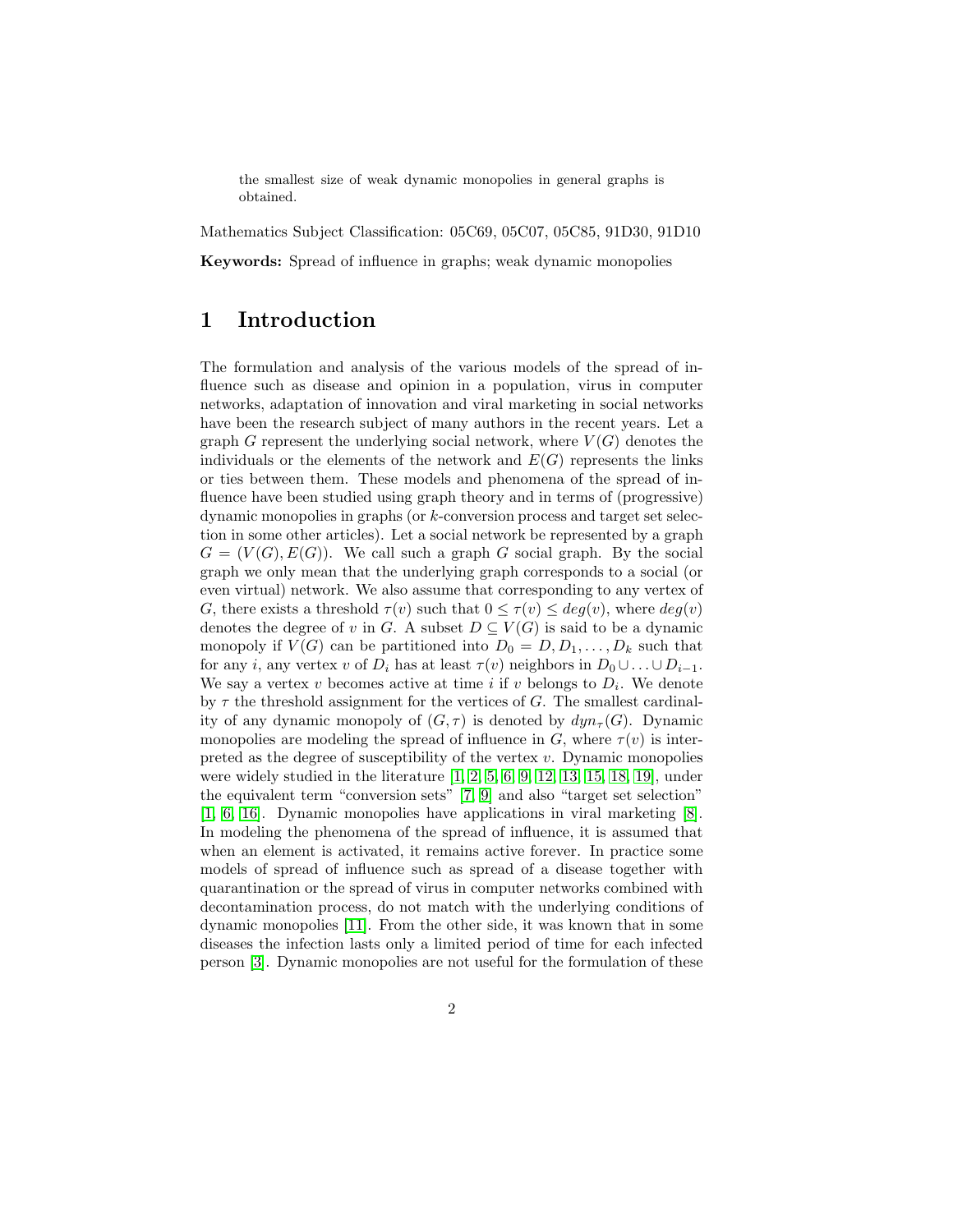latter phenomena. For this purpose, we introduce in this paper a new model for such diffusions of influence and call it weak dynamic monopoly. The following presents the formal definition and some related notations. For the graph theoretical terminology we refer the reader to [\[4\]](#page-17-9).

Definition 1. *Assume that a graph* G *together with a threshold assignment*  $\tau$  *for its vertices is given.* A subset  $D \subseteq V(G)$  *is said to be a*  $\tau$ -weak *dynamic monopoly (or*  $\tau$ -WDM) if  $V(G)$  *can be partitioned into*  $D_0 =$  $D, D_1, \ldots, D_t$  *such that for any i*, any vertex *v of*  $D_i$  *has at least*  $\tau(v)$ *neighbors in*  $D_{i-1}$ *. By the size of the weak dynamic monopoly* D *we mean the cardinality of* D. Let D *be a weak dynamic monopoly in*  $(G, \tau)$  *as above. We call the value* t *in the above definition, the processing time of* D*. We denote the smallest size of any*  $\tau$ -WDM of  $(G, \tau)$  by  $wdyn_{\tau}(G)$ .

A special case of weak dynamic monopolies, the so-called monopolies were already defined and studied in the literature [\[10,](#page-17-10) [14\]](#page-18-6). In a graph  $G$ , a subset  $D \subseteq V(G)$  is said to be a monopoly if each vertex  $v \in V(G) \setminus D$  has at least  $\tau(v)$  neighbors in D. Denote the smallest size of any monopoly respect to the threshold function  $\tau$  by  $m\sigma_{\tau}(G)$ . Also Flocchini et al. in [\[12\]](#page-18-0) study the dynamic monopolies which activate the whole vertices of the graph in only one time step and call them stamos. Note that stamos, monopolies, and weak dynamic monopolies with the processing time one, are all equivalent concepts.

In the topics of monopolies or dynamic monopolies the following two special types of threshold assignments are mostly studied. In *simple majority threshold* we have  $\tau(v) = deg(v)/2$  for any vertex v of the graph and in *strict majority threshold*, the threshold of any vertex  $v$  is defined as  $\tau(v) = [(deg(v) + 1)/2].$ 

*The outline of the paper is as follows:* We end this section by comparing three quantities  $dyn(G), mo(G)$  and  $wdyn(G)$  (Theorem [1\)](#page-3-0). In Section 2 we obtain some bounds for the size of weak dynamic monopolies in terms of the order and the processing time or the even-girth of graphs for general threshold assignments. Section 3 devotes to study the processing time of weak dynamic monopolies in terms of known graph parameters. In Section 3, an upper bound is given for the smallest size of weak dynamic monopolies in the Cartesian product of cycles and its processing time is determined. Finally, in Section 4 we show that for any  $\epsilon$ , the smallest size of WDM can not be approximated within a factor of  $\mathcal{O}(2^{\log^{1-\epsilon} n})$ , unless  $NP \subseteq DTIME(n^{polylog(n)})$ , where *n* is the order of the input graph.

The following theorem gives the comparison results between monopoly, dynamic monopoly and weak dynamic monopoly. For any two non-negative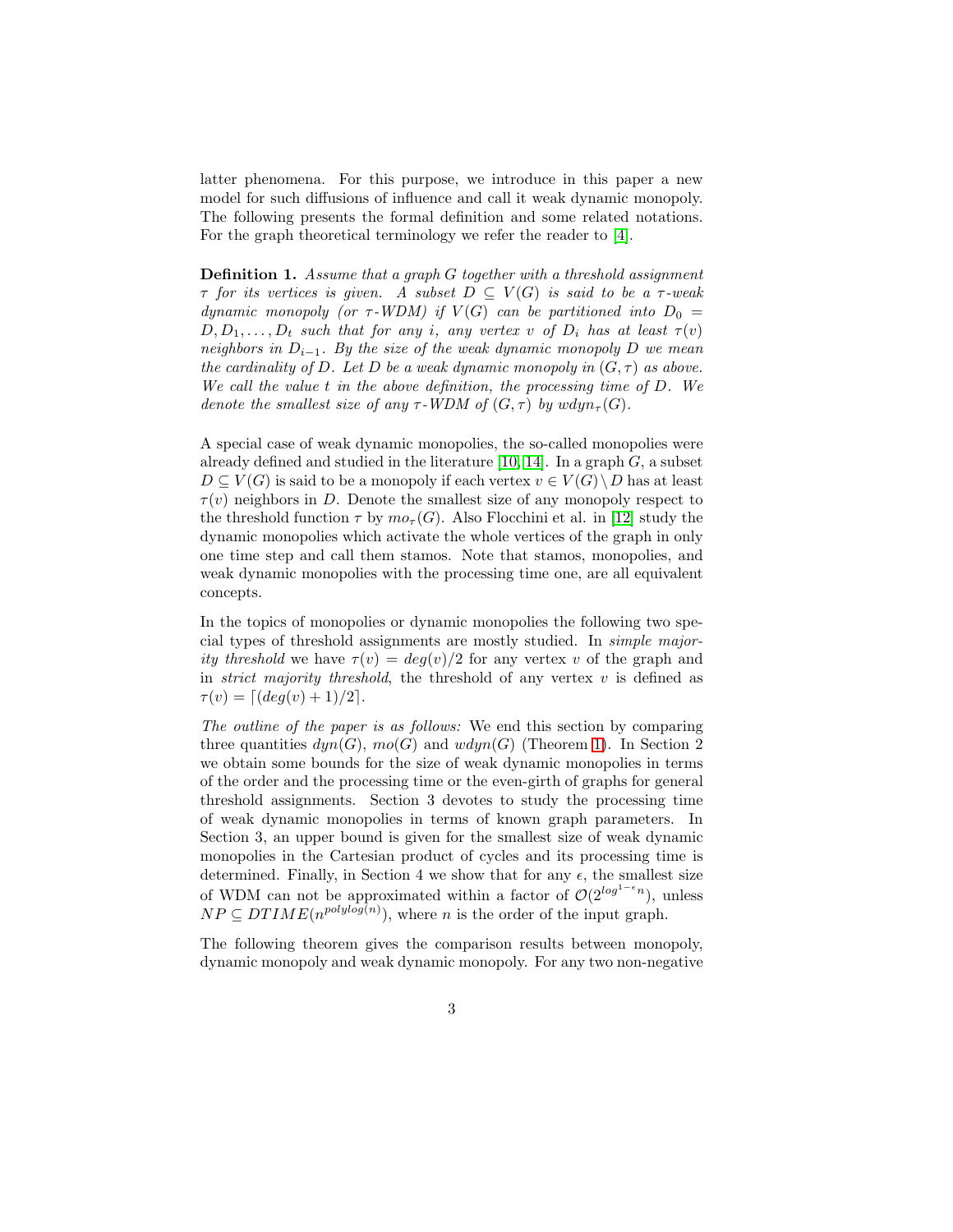<span id="page-3-0"></span>valued functions  $f(n)$  and  $g(n)$ , by  $f(n) = o(g(n))$  we mean  $f(n)/(g(n))$ tends to zero as  $n \to \infty$ . Also we write  $f(n) = \Omega(g(n))$  if there exists a positive constant  $\lambda$  such that for any  $n, f(n) \geq \lambda g(n)$ .

#### Theorem 1.

- *(i)* Let  $(G, \tau)$  be any graph. Then  $dyn_{\tau}(G) \leq wdyn_{\tau}(G) \leq mo_{\tau}(G)$ .
- *(ii) The equality may hold in each of the above inequalities.*
- *(iii)* There exists a sequence of graphs  $H_n$  such that

$$
dyn_{\tau}(H_n) = wdyn_{\tau}(H_n) = o(mo_{\tau}(H_n)).
$$

*(iv)* There exists a sequence of graphs  $G_n$  for which

$$
dyn_{\tau}(G_n) = o(wdyn_{\tau}(G_n)).
$$

**Proof.** The validity of the inequalities in (i) is clear from the definitions. To prove (ii), it is enough to consider the cycle graph  $C_n$  on n vertices with the strict majority threshold. We observe that  $dyn(C_n) = wdyn(C_n) =$  $mo(C_n) = \lceil n/2 \rceil$ . To prove (iii), replace any vertex of  $C_n$  by  $\overline{K_2}$  (the complement of the complete graph on two vertices) and then join any two consecutive  $\overline{K_2}$ . Denote the resulting graph by  $H_n$  and consider simple majority threshold for  $H_n$ . It is easily seen that  $dyn(H_n) = wdyn(H_n) =$  $o(mo(H_n)).$ 

We now prove (iv). We obtain a sequence of graphs  $G_n$  for which  $dyn(G_n) =$  $o(wdyn(G_n))$ . Define  $G_n = K_1 \vee C_n$ , where  $\vee$  is the join notation. Set  $\tau(v) = \lfloor deg(v)/2 \rfloor$  for any vertex v of  $G_n$ . Denote the vertex of  $K_1$  in  $G_n$  by u. A set consisting of u and one vertex from  $C_n$  forms a dynamic monopoly. Hence  $dyn(G_n) = 2$ . We now show  $wdyn(G_n) = \Omega(n)$ . Let D be any WDM of  $G_n$ . Assume first that u does not belong to D. In this case, since each vertex of  $D_1$  has two neighbors in  $D_0$ , then  $C_n \cap D_j = \emptyset$ for  $j \geq 2$  and also  $D_1$  is an independent set which implies  $|D| \geq \lceil n/2 \rceil$ . Assume now that  $u \in D$ . Let  $V(C_n) = \{0, 1, 2, \ldots, n-1\}$ . In the following we show that the processing time of  $D$  is at most two. Suppose  $D$  partitions  $V(G_n)$  into  $D_0 = D, D_1, \ldots, D_t$ , where  $t \geq 3$  and let  $i \in D_3$ . Denote the neighborhood of the vertex i in  $G_n$  by  $N(i)$ . Since  $\tau(i) = 2$ , we have necessarily  $|N(i) \cap D_2| \geq 2$ . And then  $i + 1, i - 1 \in D_2$ . Since  $u \in D_0$  and  $i \in D_3$ , then  $|N(i-1) \cap D_1| \leq 1$  and  $i-1$  can not become active at time 2, which is a contradiction. Hence, the processing time is at most two. In the following we prove  $|D_0| \ge n/4$ . Assume by the contrary that  $|D_0| < n/4$ . Then there must be four consecutive vertices  $v_1, \ldots, v_4$  in  $C_n$  which are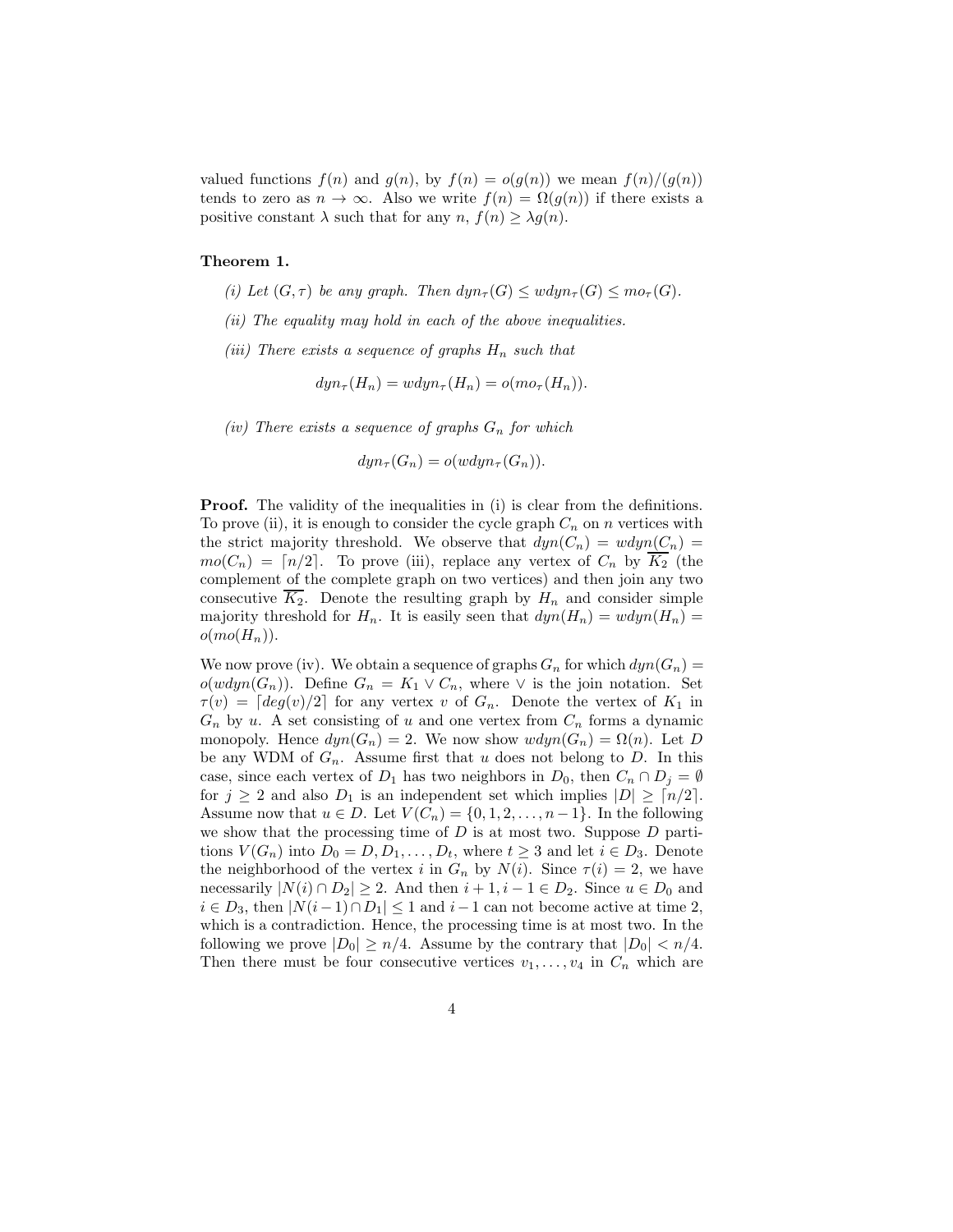not in  $D_0$ . It is clear from the structure of  $G_n$  that no three consecutive vertices in  $C_n$  are activated at time 1 and also  $D_2$  is independent. Then there are three possibilities:

1)  $v_1, v_4 \in D_2$  and  $v_2, v_3 \in D_1$ . This case clearly rules out the activation of  $v_2$  and  $v_3$  at time 1, a contradiction.

2)  $v_1, v_3 \in D_2$  and  $v_2, v_4 \in D_1$ . In this case  $v_2$  could not have two neighbors in  $D_0$ , a contradiction.

3)  $v_2 \in D_2$  and  $v_1, v_3, v_4 \in D_1$ . In this case  $v_3$  could not have two neighbors in  $D_0$ , again a contradiction.

Therefore  $|D_0| \ge n/4$ . In other words,  $wdyn(G_n) = \Omega(n)$ , which completes the proof of (iv).  $\Box$ 

# 2 Some bounds for the size of weak dynamic monopolies

We first consider weak dynamic monopolies with strict majority threshold.

**Theorem 2.** For any graph G with strict majority threshold  $wdyn(G) \leq$ 2|G|/3*. Moreover the bound is tight.*

**Proof.** It was shown in [\[10\]](#page-17-10) that any graph G contains a monopoly with strict majority threshold and no more than  $2|G|/3$  vertices. Then, by Theorem [1](#page-3-0) we have  $wdyn(G) \leq 2|G|/3$ .

We now obtain a graph G satisfying  $wdyn(G) = 2|G|/3$ . Consider m vertex disjoint copies of  $K_3$ . Add a new vertex v to the graph and then connect v to exactly one vertex from each copy of  $K_3$ . Let D be any minimum weak dynamic monopoly in  $G$ , where the strict majority threshold is considered. We claim that  $D$  consists of two vertices from each triangle of  $G$ . Otherwise, let  $v_1$ ,  $v_2$  and  $v_3$  be vertices of a triangle and  $v_3$  be adjacent to the central vertex of the graph. One of the vertices  $v_1$  or  $v_2$  has to be in D, otherwise, neither  $v_1$  nor  $v_2$  becomes active by the other vertices of G. Assume that  $v_1 \notin D$ . Since  $v_1$  needs two active neighbors at the same time, then necessarily  $v_3 \in D$ . We have therefore

$$
\lfloor \frac{2(3m+1)}{3} \rfloor = 2m \le wdyn(G) = |D| \le \lfloor \frac{2(3m+1)}{3} \rfloor.
$$

 $\Box$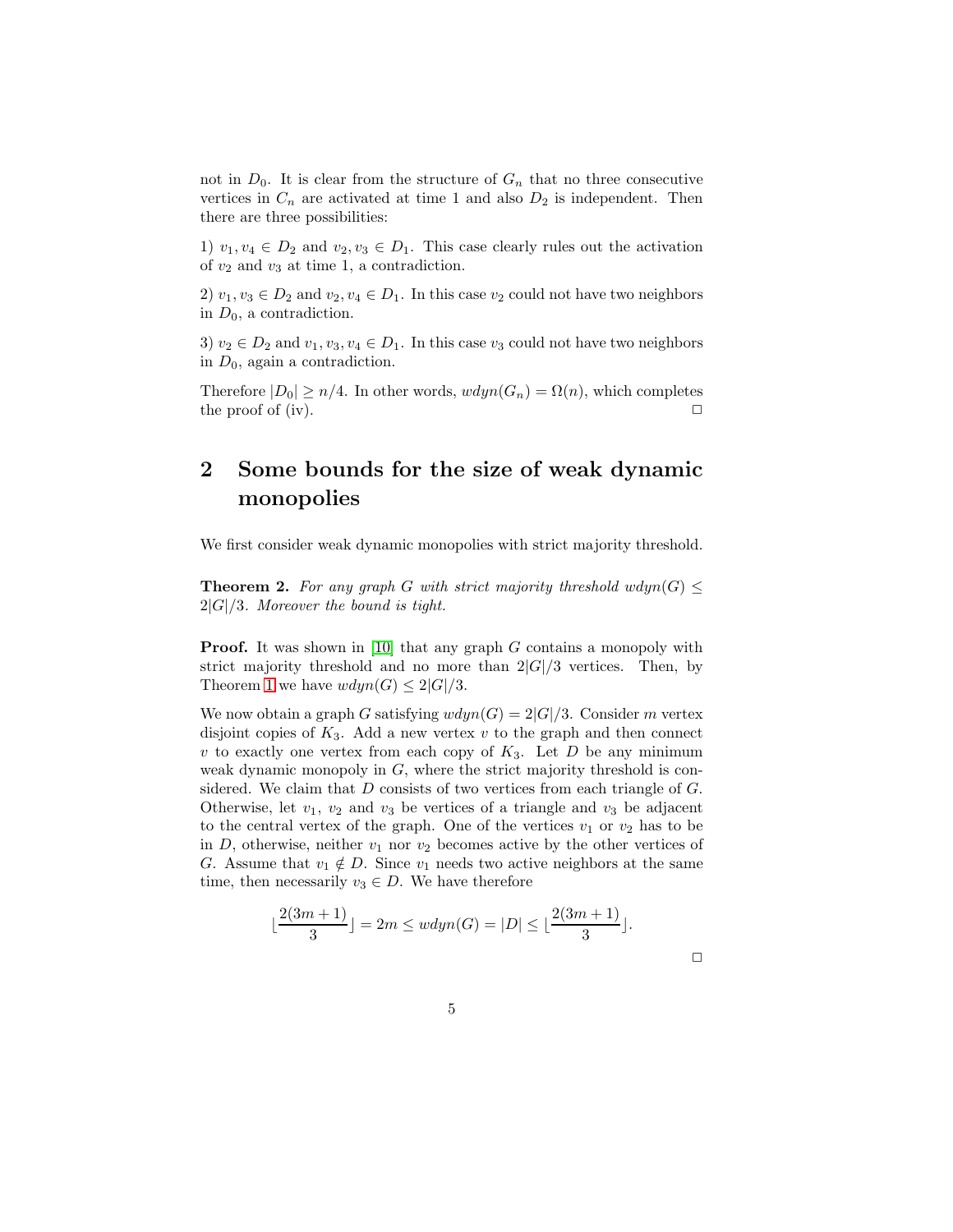<span id="page-5-0"></span>It was proved in [\[18\]](#page-18-3) that any strict majority dynamic monopoly in a cubic graph on *n* vertices contains at least  $(n+2)/4$  vertices. Hence by Theorem [1](#page-3-0) we have the following.

Theorem 3. *Let* G *be a cubic graph on* n *vertices and for each vertex* v*,*  $\tau(v) = 2$ *. Then* 

$$
\frac{n+2}{4} \le wdyn(G).
$$

<span id="page-5-1"></span>In Proposition [1](#page-6-0) we show that the bound of Theorem [3](#page-5-0) is tight. In the following we obtain a lower bound for the size of any weak dynamic monopoly in terms of the processing time of the weak dynamic monopoly.

**Theorem 4.** Let G be a graph with the maximum degree  $\Delta(G) \leq 2r + 1$ . *Assume that each vertex* v of G has threshold  $\tau(v)$  such that  $\tau(v) \geq r + 1$ . *Suppose* D *is any* τ*-WDM for* G *with processing time* t*. Then*

$$
\frac{n}{[2r+2-(2r+1)(\frac{r}{r+1})^t]} \leq |D|.
$$

**Proof.** Let  $D_0, \ldots, D_t$  be a partition for  $V(G)$  corresponding to WDM D where  $D_0 = D$ . Let  $e_i$ ,  $i = 1, \ldots, t$ , be the number of edges between  $D_{i-1}$ and  $D_i$ . Since each vertex in  $D_0$  has at most  $2r + 1$  neighbors in  $D_1$  and each vertex in  $D_1$  has at least  $r + 1$  neighbors in  $D_0$ , then

$$
(r+1)|D_1| \le e_1 \le (2r+1)|D_0|.
$$

From the other side, for each  $i \in \{1, \ldots, t-1\}$ , each vertex in  $D_i$  has at most r neighbors in  $D_{i+1}$  and every vertex in  $D_{i+1}$  has at least  $r+1$ neighbors in  $D_i$ . Therefore

$$
(r+1)|D_{i+1}| \le e_i \le r|D_i|.
$$

And hence

$$
|D_{i+1}| \leq \left(\frac{r}{r+1}\right)|D_i|.
$$

Using the latter inequality repetitively, we obtain the following inequality

$$
|D_i| \le \left(\frac{2r+1}{r+1}\right)\left(\frac{r}{r+1}\right)^{i-1}|D_0|.
$$

It turns out that

$$
n = \sum_{i=0}^{t} |D_i| \le |D_0| \left( 1 + \sum_{i=1}^{t} \left( \frac{2r+1}{r+1} \right) \left( \frac{r}{r+1} \right)^{i-1} \right)
$$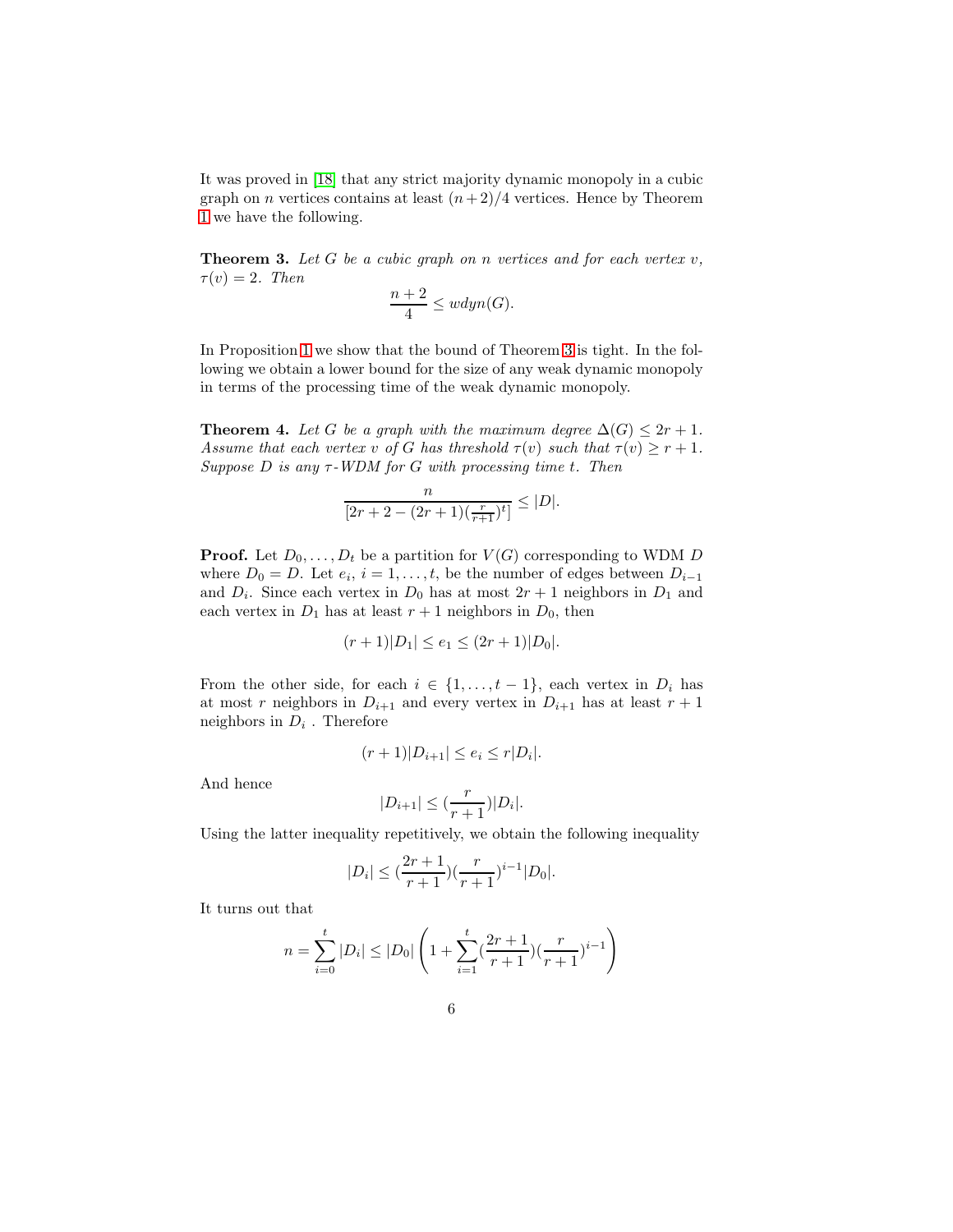which implies

$$
\frac{n}{[2r+2-(2r+1)(\frac{r}{r+1})^t]} \le |D_0|.
$$

 $\Box$ 

<span id="page-6-1"></span>In order to present Proposition [1](#page-6-0) we need the following easy number theoretic fact.

**Lemma 1.** For any positive odd integer  $t \geq 3$ ,  $2^{t-1} - 1$  is divisible by 3.

**Proof.** Let  $t = 2p + 1$  for some integer  $p \ge 1$ . The proof is easily obtained by the induction on  $p$ .

<span id="page-6-0"></span>The following proposition shows that in Theorem [3](#page-5-0) and Theorem [4](#page-5-1) the equality may hold for some graphs.

**Proposition 1.** For any integers k and t with  $3k + 1 = 2^{t-1}$ , there exists *a cubic graph* G *on*  $n = 8k + 2$  *vertices which contains a weak dynamic monopoly* D *corresponding to the constant threshold assignment* 2 *for the vertices of* G, such that the processing time of D is t and  $|D| = (n+2)/4$ .

**Proof.** By Lemma [1](#page-6-1) there are infinitely many  $t$  for which there exists  $k$ such that  $3k + 1 = 2^{t-1}$ . Let k and t be two arbitrary integers such that  $3k + 1 = 2^{t-1}$ . We construct a cubic graph G on  $n = 8k + 2$  vertices in which each vertex has threshold 2 and

$$
wdyn(G) = \left\lceil \frac{n}{(2r+2 - (2r+1)(r/(r+1))^{t})} \right\rceil = \frac{n+2}{4}.
$$

Note that in the above relation  $r = 1$ , since the graph is cubic. It can be easily shown that the second equality in the above relation holds for the values  $n = (2^{t+2} - 2)/3$  and  $r = 1$ . Now we explain the construction of G. Consider a partition for  $V(G)$  in the form of  $V(G) = D_0 \cup D_1 \cup ... \cup D_t$  such that  $|D_0| = 2k + 1$  and  $|D_1| = 3k + 1 = 2^{t-1}$  and for each  $i, i \in \{2, ..., t\}$ ,  $|D_i| = 2^{t-i}$ . Note that  $|V(G)| = 2^t - 1 + |D_0| = 8k + 2$ . Put  $3(2k + 1) - 1$ edges between  $D_0$  and  $D_1$  in such a way that each vertex in  $D_1$  has exactly two neighbors in  $D_0$  and each vertex in  $D_0$  except one vertex say v, has three neighbors in  $D_1$ . The vertex v of  $D_0$  has only two neighbors in  $D_1$ . For each i,  $i \geq 1$ , put some edges between  $D_i$  and  $D_{i+1}$  in such a way that each vertex in  $D_i$  has exactly one neighbor in  $D_{i+1}$  and each vertex in  $D_{i+1}$ has exactly two neighbors in  $D_i$ . Now connect the only vertex of  $D_t$  to the two vertices in  $D_{t-1}$  and also to  $v \in D_0$ . Consider the constant threshold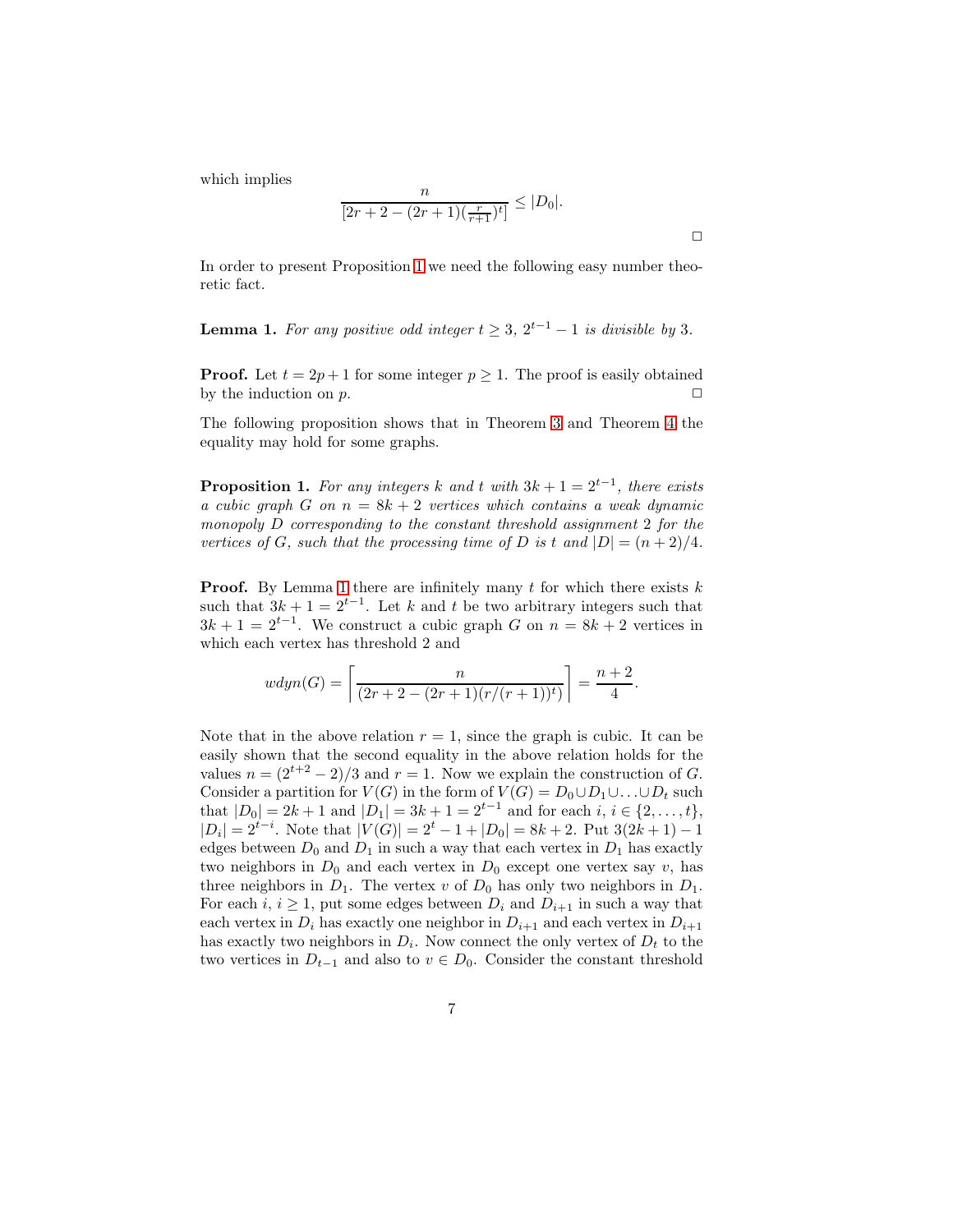assignment 2 for all the vertices of  $G$ . It is easily seen that  $D_0$  is a WDM with the desired cardinality. Therefore in the inequalities of Theorem [3](#page-5-0) and Theorem [4,](#page-5-1) equality hold for the graph  $G$ .

For 2r-regular graphs we have the following analogous bound.

#### Theorem 5.

*(i)* Let G be a 2r-regular graph on n vertices and set  $\tau(v) = r + 1$  for every *vertex* v *of* G*. Let also* D *be any* τ*-WDM with processing time* t*. Then*

$$
\frac{n}{[1+r(1-(\frac{r-1}{r+1})^t)]} \leq |D|.
$$

*(ii)* If  $\tau(v) = r$  *for each vertex v, then* 

$$
\frac{n}{1+2t} \le |D|.
$$

#### Proof.

(i) If  $r = 1$  $r = 1$  then the graph is the cycle  $C_n$ . Using Theorem 1 we have

$$
wdyn(C_n) = dyn(C_n) = mo(C_n) = \lceil n/2 \rceil \ge \frac{n}{[1 + 1(1 - (\frac{1-1}{1+1})^1)]}.
$$

For  $r \geq 2$ , the proof is similar to the proof of Theorem [4.](#page-5-1)

(ii) For this case too, the proof is similar to the proof of Theorem [4.](#page-5-1)  $\Box$ 

The following theorem presents a lower bound in terms of even-girth of the graph. By the even-girth, we mean the length of smallest even cycle in the graph. In the following by  $d(x, y)$ , for any two vertices x and y, we mean the distance between  $x$  and  $y$  in the graph.

**Theorem 6.** Let G be a graph with even-girth  $eg(G) = 2k + 2$ , where  $k \geq 3$ *. Let*  $\tau$  *be a threshold assignment for the vertices of*  $G$  *such that for any vertex*  $v, 0 < \tau(v) < deg(v)$  *and*  $t_m = \min_{v \in G} \tau(v) \geq 3$ *. Then* 

$$
(t_m-1)^{\lfloor \frac{k}{2} \rfloor +1} \le w dy n_{\tau}(G).
$$

**Proof.** Let  $n$  be the order of  $G$ . To prove the theorem, we need to show the following inequality.

$$
n = |G| \ge 1 + \frac{(t_m + 1)}{(t_m - 2)}((t_m - 1)^k - 1) + t_m(t_m - 2).
$$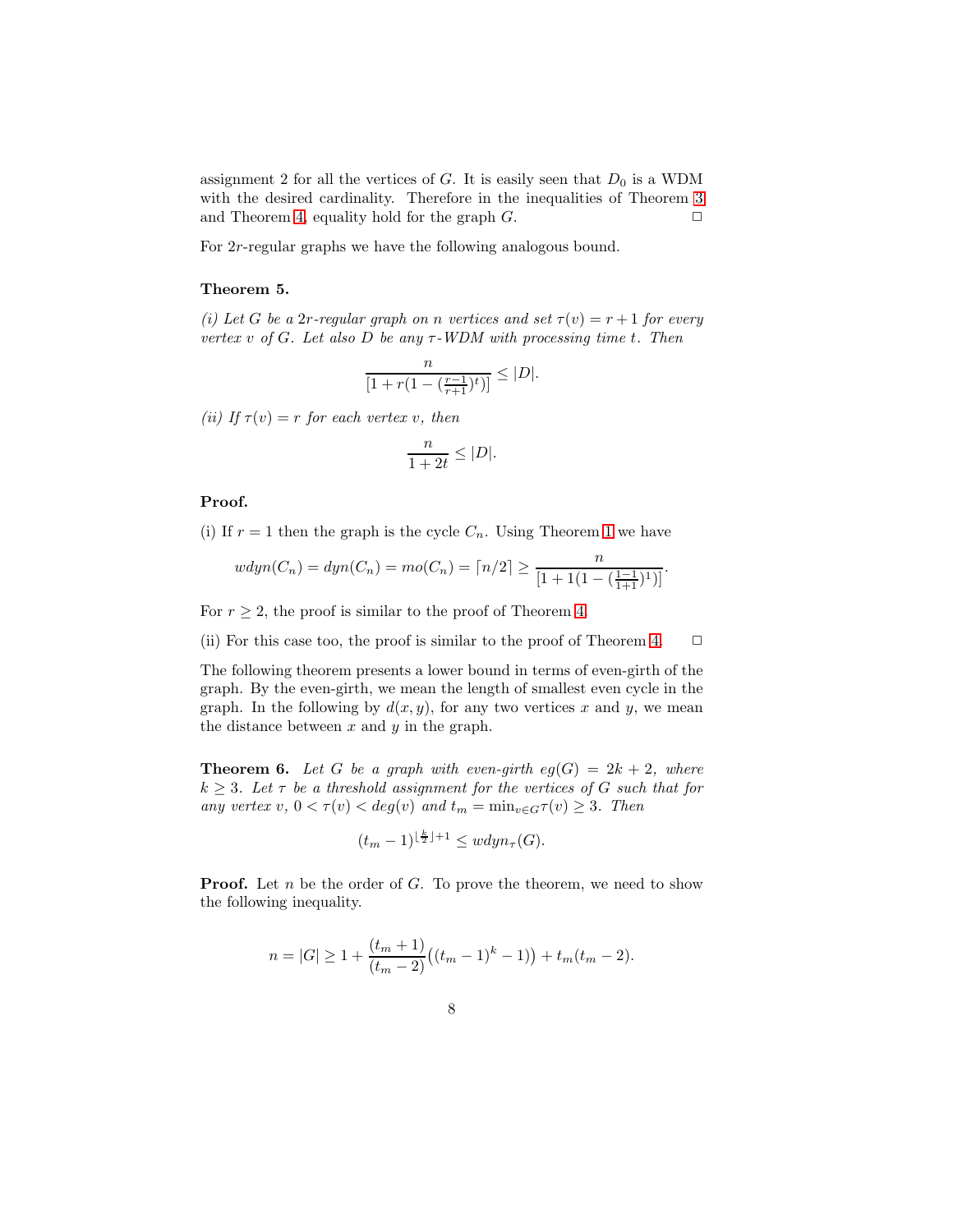For this purpose, consider some vertex  $v \in V(G)$  and let  $N_i = \{u \in V(G) :$  $d(u, v) = i$ . Since  $eg(G) = 2k + 2$  then each vertex  $u \in N_i$ ,  $1 \le i \le k$ , has at most one neighbor in  $N_i$  and at most one neighbor in  $\{v\} \cup (\cup_{j=1}^{i-1} N_i)$ . Hence each  $u \in N_i$ ,  $1 \leq i \leq k-1$ , has at least  $t_m - 1$  neighbors in  $N_{i+1}$ . We have also  $deg(v) \geq t_m + 1$  for each vertex  $v \in V(G)$ . Therefore  $|N_1| \ge (t_m + 1)$  and then  $|N_i| \ge (t_m + 1)(t_m - 1)^{i-1}$ .

Now suppose  $u \in N_{k-1}$  and  $\{u_1, u_2, \ldots, u_{t_m-1}\} \subseteq N(u) \cap N_k$ , where  $N(u)$  is the neighborhood of u in G. Since  $eg(G) = 2k+2 \geq 8$  then for any  $1 \leq i, j \leq 1$  $t_m - 1$ ,  $u_i$  and  $u_j$  have no common neighbor. Let  $\{w_1, \ldots, w_{t_m+1}\} \subseteq N_1$ and  $C_{w_j} = \{z \in N_k : d(w_j, z) = k - 1\}$ , where  $1 \le j \le t_m + 1$ . Let also  ${u_1, u_2, \ldots, u_{t_m-1}} \subseteq C_{w_1}$ . If  $u_1$  is adjacent to some vertex in  $C_{w_j}$  with  $j \neq 1$ , then none of  $u_2, \ldots, u_{t_m-1}$  have any neighbor in  $C_{w_j}$ . Now suppose without loss of generality that  $u_1$  is adjacent to some vertex from each  $C_{w_j}$ ,  $2 \leq j \leq t_m + 1$ . Since for each  $i \in \{2, \ldots, t_m - 1\}$  we have  $deg(u_i) \geq t_m + 1$ , then each of these vertices has at least  $t_m$  neighbors out of  $\{v\} \cup (\cup_{i=1}^k N_i)$ . Therefore we have

$$
n \ge 1 + \left(\sum_{i=1}^{k} (t_m + 1)(t_m - 1)^{i-1}\right) + t_m(t_m - 2).
$$

Now let  $D_0$  be any WDM with the processing time t. The set  $D_0$  partitions  $V(G)$  as  $V(G) = \bigcup_{i=0}^{t} D_i$ . There are two possibilities for t:

$$
1) \ t \ge \lceil k/2 \rceil + 1.
$$

In this case we consider a vertex say  $v \in D_t$ . The vertex v has at least  $t_m$  neighbors in  $D_{t-1}$ . Each of these neighbors has at least  $t_m$  neighbors in  $D_{t-2}$  and in general for any  $0 < i \leq t$  any vertex in  $D_i$  has at least  $t_m$ neighbors in  $D_{i-1}$ . Then

$$
|D_0| \geq t_m^t \geq t_m^{ \lceil k/2 \rceil +1} \geq t_m^{\lfloor k/2 \rfloor +1} \geq (t_m-1)^{\lfloor k/2 \rfloor +1}.
$$

2)  $t \leq \lceil k/2 \rceil$ .

In this case we have the following two subcases.

Subcase *i*)  $\forall i \in \{0, ..., t-1\}; |D_i| \geq |D_{i+1}|$ .

In this subcase we have

$$
n = \sum_{i=0}^{t} |D_i| \le (t+1)|D_0|.
$$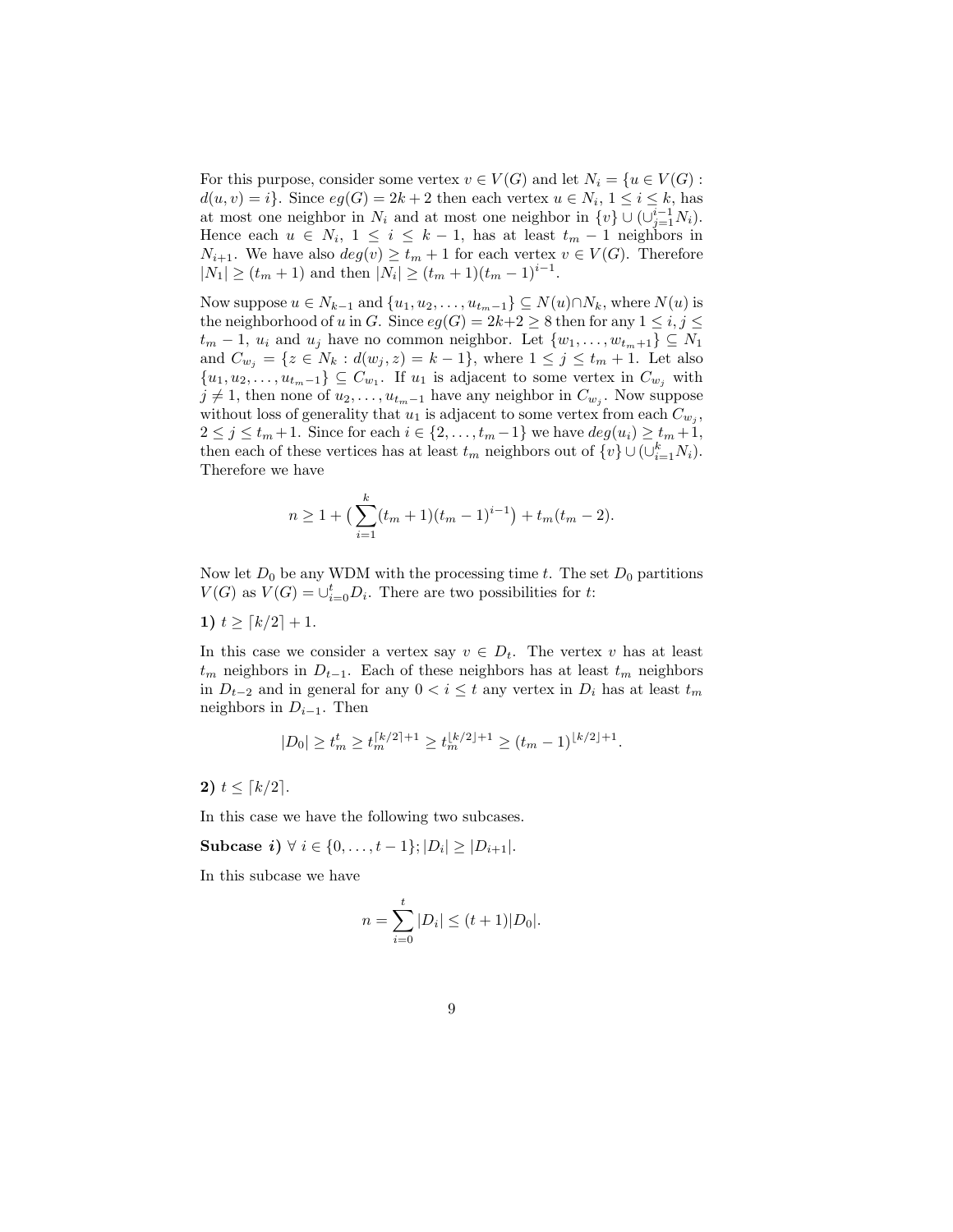Hence

$$
|D_0| \ge \frac{n}{t+1}
$$
  
\n
$$
\ge \frac{n}{\lceil \frac{k}{2} \rceil + 1}
$$
  
\n
$$
\ge \frac{1}{\lceil \frac{k}{2} \rceil + 1} \left( 1 + \frac{(t_m + 1)}{(t_m - 2)} \left( (t_m - 1)^k - 1 \right) + t_m (t_m - 2) \right).
$$

For  $k \in \{3, 4\}$ , it is easily seen that  $|D_0| \ge (t_m - 1)^{\lfloor k/2 \rfloor + 1}$ . When  $k \ge 5$ we have

$$
|D_0| \ge \frac{1}{\lceil \frac{k}{2} \rceil + 1} \left( 1 + \frac{(t_m + 1)}{(t_m - 2)} \left( (t_m - 1)^k - 1 \right) + t_m(t_m - 2) \right)
$$
  
\n
$$
\ge \frac{1}{\lceil \frac{k}{2} \rceil + 1} \left( 1 + (t_m - 1)^k - \frac{(t_m + 1)}{(t_m - 2)} + t_m(t_m - 2) \right)
$$
  
\n
$$
\ge \frac{(t_m - 1)^k}{\lceil \frac{k}{2} \rceil + 1}
$$
  
\n
$$
= (t_m - 1)^{\lfloor \frac{k}{2} \rfloor + 1} \left( \frac{(t_m - 1)^{\lceil \frac{k}{2} \rceil - 1}}{\lceil \frac{k}{2} \rceil + 1} \right)
$$
  
\n
$$
\ge (t_m - 1)^{\lfloor \frac{k}{2} \rfloor + 1} \left( \frac{2^{\lceil \frac{k}{2} \rceil - 1}}{\lceil \frac{k}{2} \rceil + 1} \right).
$$

It is easily seen that for  $k \geq 5$ ,  $2^{\lceil k/2 \rceil - 1} / (\lceil k/2 \rceil + 1) \geq 1$ . Then  $|D_0| \ge (t_m-1)^{\lfloor k/2 \rfloor + 1}.$ 

Subcase  $ii) \exists i \in \{0, ..., t-1\}; |D_i| < |D_{i+1}|.$ 

Let  $i$  be the smallest one with this property. Consider the bipartite graph constructed on sets  $D_i$  and  $D_{i+1}$  and all edges of G between them. Denote this new graph by H. Then  $|D_{i+1}| > |N_H(D_{i+1})|$ . Suppose S is a minimal subset of  $D_{i+1}$  with the property  $|S| > |N_H(S)|$ . It is easily seen that for each vertex  $v \in N_H(S)$ ,  $|N(v) \cap S| = deg_S(v) \geq 2$ . Otherwise, let  $v \in N_H(S)$  has only one neighbor in S. Set  $S' = S \setminus N_H(v)$ . Then  $|S'| = |S \setminus N_H(v)| = |S| - 1 > |N_H(S)| - 1 = |N_H(S')|$ , a contradiction with the minimality of  $S$ . On the other hand, every vertex in  $S$  has at least  $t_m$  neighbors in  $N_H(S)$ . Then we have

$$
\sum_{v \in S} deg_{N_H(S)}(v) = \sum_{u \in N_H(S)} deg_S(u) \ge t_m |S| \ge t_m(|N_H(S)| + 1).
$$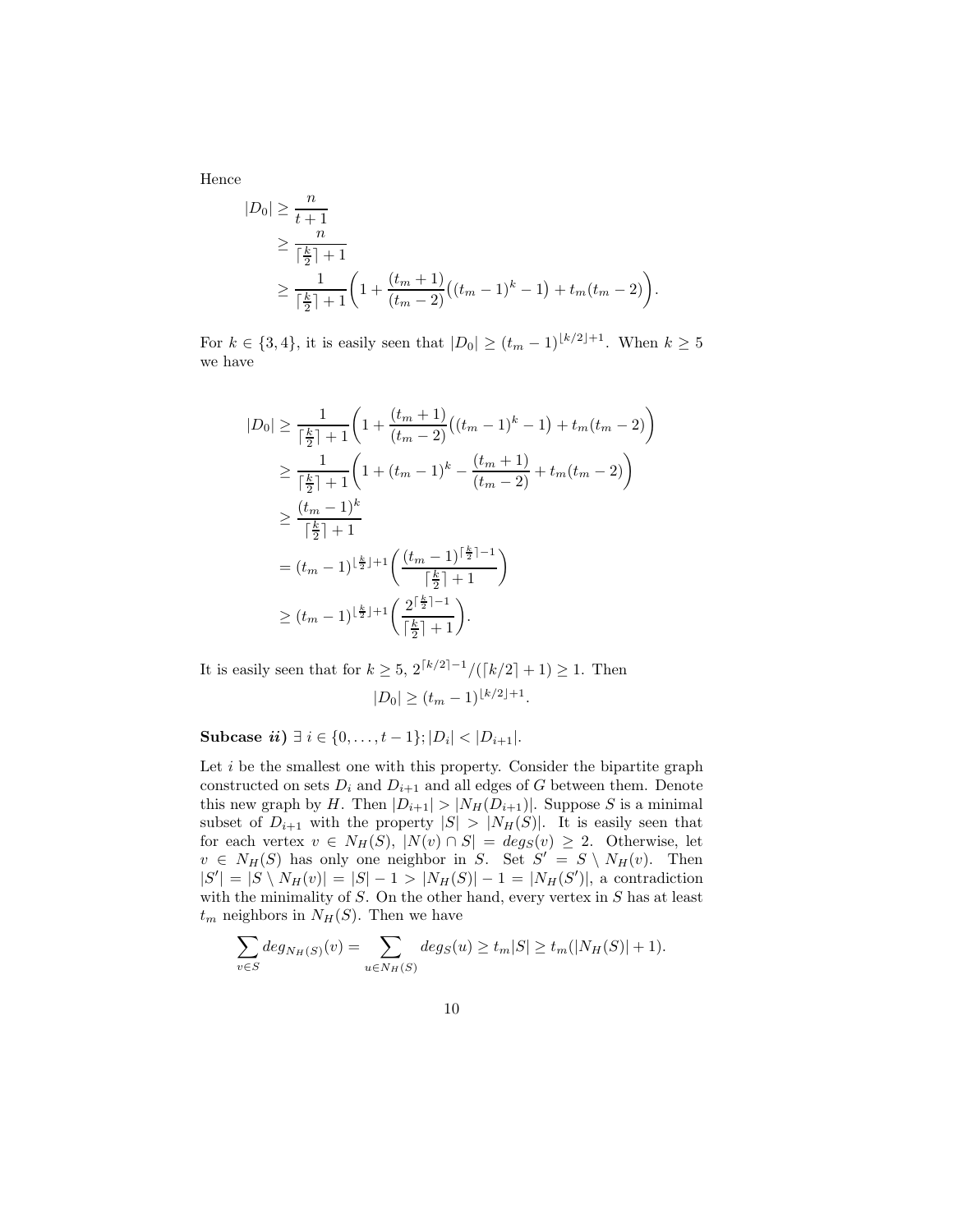Hence, there is a vertex say u in  $N_H(S)$ , such that  $deg_S(u) \geq t_m + 1$ . Consider induced subgraph of H on S and  $N_H(S)$  as  $H^S = H[S, N_H(S)]$ and  $v \in N_S(u)$ . Let  $N_i^S = \{w \in V(H^S) : d_{H^S}(v, w) = i\}$ . Now we have  $|N_1^S| \ge t_m$ . Since  $deg_S(u) \ge t_m + 1$  and every vertex in  $N_H(S)$  has at least two neighbors in S then  $|N_2^S| \ge t_m + t_m - 1 = 2t_m - 1$ . It is easily seen that  $N_2^S \subseteq S$  and each vertex in S has at least  $t_m$  neighbor in  $N_H(S)$ . Then  $|N_3^s| \geq (2t_m - 1)(t_m - 1)$ . By repeating this argument we obtain that for even k,  $N_k^S \subseteq S$  and  $|N_k^S| \ge (2t_m - 1)(t_m - 1)^{k/2-1}$ . Since the even girth of G is  $2k+2$ , then the girth of H is at least  $2k+2$ . It implies that any vertex of  $N_k^S$  has at most one neighbor in  $\cup_{i\leq k} N_i^S$ . Since H is bipartite then there must be  $(2t_m - 1)(t_m - 1)^{k/2}$  neighbors for the vertices of  $N_k^S$ in  $N_H(S) \setminus \cup_{i \leq k} N_i$ . Therefore

$$
|D_i| \ge |N_H(S)| \ge (2t_m - 1)(t_m - 1)^{\frac{k}{2}} \ge (t_m - 1)^{\frac{k}{2}+1} = (t_m - 1)^{\lfloor \frac{k}{2} \rfloor + 1}.
$$

For odd k,  $N_k^S \subseteq N_H(S)$  and  $|N_k^S| \ge (2t_m - 1)(t_m - 1)^{\lfloor \frac{k}{2} \rfloor}$ . Then we have

$$
|N_H(S)| \ge t_m + (2t_m - 1)(t_m - 1) + \dots + (2t_m - 1)(t_m - 1)^{\lfloor \frac{k}{2} \rfloor}
$$
  
=  $t_m + (2t_m - 1)\left(\frac{(t_m - 1)^{\lfloor \frac{k}{2} \rfloor + 1} - 1}{t_m - 2} - 1\right)$   
 $\ge t_m + 2(t_m - 1)^{\lfloor \frac{k}{2} \rfloor + 1} - 2 - 2t_m + 4$   
 $\ge (t_m - 1)^{\lfloor \frac{k}{2} \rfloor + 1}.$ 

Hence  $|D_0| \geq |D_i| \geq |N_H(S)| \geq (t_m - 1)^{\lfloor \frac{k}{2} \rfloor + 1}$ . This completes the proof.  $\Box$ 

## 3 Bounds for processing time

<span id="page-10-0"></span>In the following we consider the processing time of any WDM and obtain some upper bounds for it.

**Theorem 7.** Let G be a graph with a threshold assignment  $\tau$ , where  $\tau(v) \geq$  $k \geq 1$  *for each vertex* v and let  $D_0$  be any WDM which partitions  $V(G)$  $as \cup_{i=0}^t D_i$ . Then there are k internally disjoint paths with length  $t-1$ *beginning from*  $D_0$  *and containing only one vertex from each*  $D_i$ ,  $0 \le i \le$  $t - 1$ .

**Proof.** By induction on i, where  $0 \leq i \leq t-1$ , we show that for any set  $\{u_1, \ldots, u_k\} \subseteq D_i$  of distinct vertices, there are k internally disjoint paths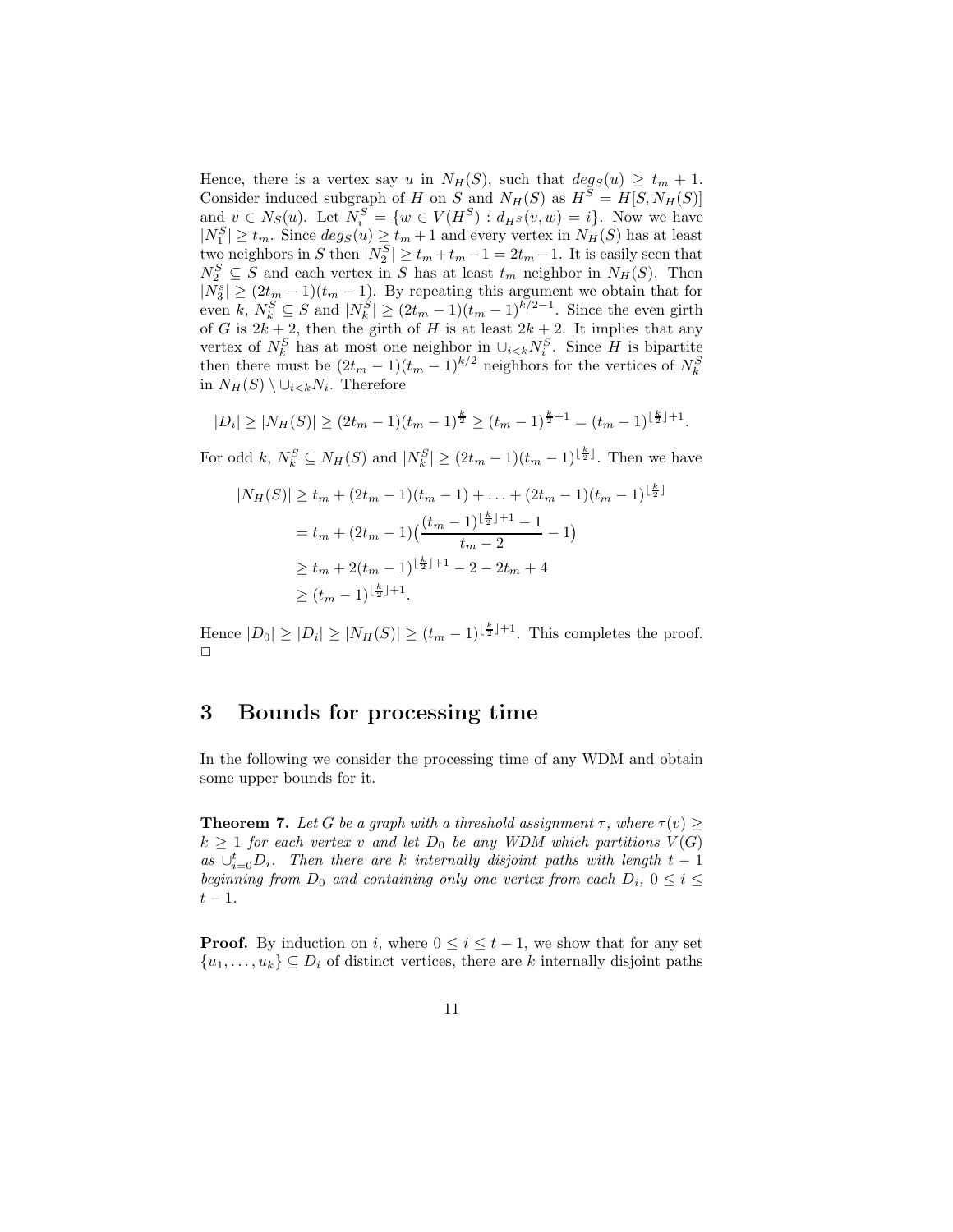with length i which begin from  $D_0$  and end at  $u_1, \ldots, u_k$ , respectively and these paths contain only one vertex from each  $D_i$ ,  $0 \leq j \leq i$ . This is obvious when  $\{u_1, \ldots, u_k\} \subseteq D_0$ . Suppose  $\{u_1, \ldots, u_k\} \subseteq D_i$ ,  $0 < i \leq t-1$ . Because each of  $u_1, \ldots, u_k$  has at least k neighbors in  $D_{i-1}$ , then there are distinct  $u'_1, \ldots, u'_k$  in  $D_{i-1}$  such that  $u'_s \in N(u_s)$ ,  $1 \leq s \leq k$ . By the induction hypothesis there are internally disjoint paths  $P'_1, \ldots, P'_k$  with length  $i-1$  which begin from  $D_0$  and end at  $u'_1, \ldots, u'_k$ , respectively and contain only one vertex from each  $D_j$ ,  $j < i$ . Now,  $P'_1 + u'_1u_1, \ldots, P'_k + u'_ku_k$ are the desired paths, where by  $P'_1 + u'_1 u_1$  we mean the extension of path  $P'_1$  by the edge  $u'_1$  $\int_1 u_1.$ 

<span id="page-11-0"></span>The following corollaries are obtained from Theorem [7.](#page-10-0) By a starlike tree we mean any tree that is isomorphic to a subdivision of  $K_{1,n}$  for some n. Such a starlike tree contains a central vertex of degree  $n$  and  $n$  branches.

Corollary 1. *Let* G *be a graph with threshold assignment* τ*, where for each vertex* v of  $G, \tau(v) \geq k \geq 2$ . Then there exists a starlike tree in G *with central vertex of degree*  $k$  *and*  $k$  *branches of length*  $t - 1$ *.* 

**Proof.** Let  $v \in D_t$ . The vertex v has at least k neighbors  $u_1, \ldots, u_k$  in  $D_{t-1}$ . By Theorem [7,](#page-10-0) there are k distinct paths  $P_1, \ldots, P_k$  of length  $t-1$ that end at  $u_1, \ldots, u_k$ , respectively. A starlike tree can be easily obtained by adding vertex v and edges  $vu_1, \ldots, vu_k$  to  $P_1, \ldots, P_k$ .

In the following corollary by  $\alpha'(G)$  we mean the maximum number of independent edges in G.

**Corollary 2.** Let G be a graph with threshold assignment  $\tau$  and  $\min_{\tau} \tau(v) \geq$  $v\in V(G)$ k*. Then for any WDM with processing time* t *we have*

$$
t \le \frac{2\alpha'(G)}{k} + 2.
$$

**Proof.** Since  $\min \tau(v) \geq k$ , by Corollary [1](#page-11-0) there is a starlike tree with k branches of length  $t - 1$ . By choosing  $|(t - 1)/2|$  independent edges from each branch we have a set containing  $k(t-1)/2$  independent edges. Therefore

$$
k(\frac{t-2}{2}) \le k\lfloor \frac{t-1}{2} \rfloor \le \alpha'(G).
$$

This yields the desired result.  $\Box$ 

In the following corollary we present an upper bound for processing time in terms of the length of longest path in graphs.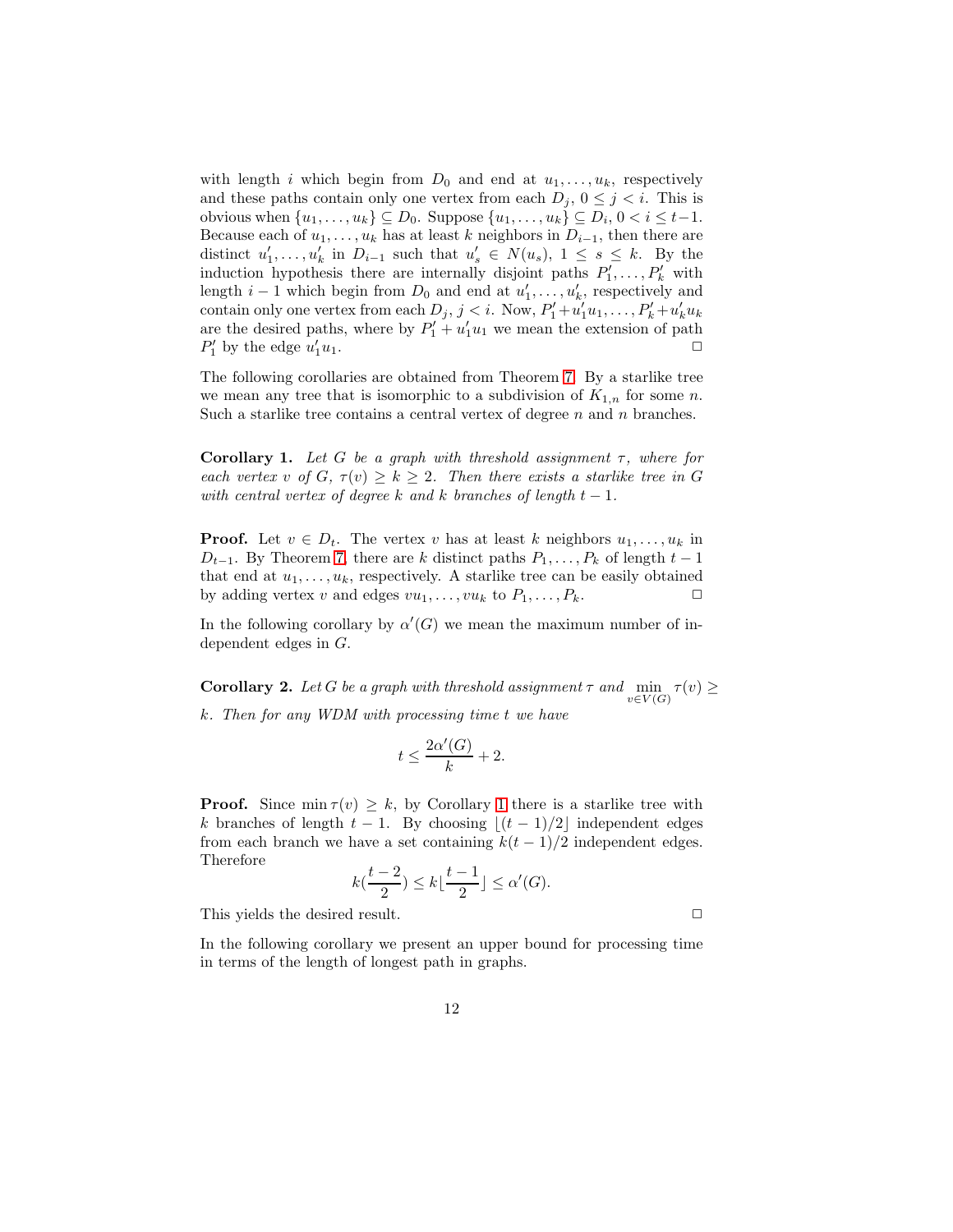**Corollary 3.** Let G be a graph with threshold assignment  $\tau$  and let l be *the length of longest path in* G*. Then for any WDM with processing time* t *we have*

*i)* If for each vertex v,  $\tau(v) \geq 2$  then  $t \leq l/2$ ;

*ii)* If  $\tau$  *is the strict majority assignment, then*  $t \leq (l+2)/2$ *.* 

**Proof.** i) By corollary [1,](#page-11-0) there is a path of length  $2(t-1) + 2 = 2t$  in G. Hence  $l \geq 2t$ .

ii) Let D be a WDM which partitions  $V(G)$  as  $\cup_{i=1}^{t} D_i$ . Let also  $w \in D_t$ . Then w has at least one neighbor w' in  $D_{t-1}$  with  $deg(w') \geq 2$ . Since the activation process follows the strict majority rule, then  $w'$  has at least two neighbors in  $D_{t-2}$  such as v and u whose degrees and thresholds in G are at least two. By Theorem [7](#page-10-0) there exist two internally disjoint paths  $P_1$  and  $P_2$ with length  $t-2$  which end at v and u, respectively. Now  $P_1+vw'+P_2+uw'$ is a path of length  $2t - 2$ . Then  $t \leq (l + 2)/2$ .

<span id="page-12-0"></span>We are going to show that in graphs  $G$  with bounded maximum degree, the size of any WDM for G and its processing time are not bounded by a constant value, i.e. one of them goes to infinity as  $|G| \to \infty$ .

**Theorem 8.** Let G be a graph on n vertices such that  $\Delta(G) \leq k$  for some *constant* k*. Let* τ *be any threshold assignment for* G *and* D *be any* τ*-WDM with the processing time* t*. Then*

$$
n \le k^{t+1} |D|.
$$

**Proof.** Assume that D partitions  $V(G)$  as  $D \cup D_1 \cup ... \cup D_t$ . It is easily seen that for each  $i, i \in \{1, ..., t\}, |D_i| \leq \Delta(G)^i |D_0|$ . Then

$$
n = \sum_{i=0}^{t} |D_i| \le \sum_{i=0}^{t} \Delta(G)^i |D_0| \le \sum_{i=0}^{t} k^i |D|.
$$

Therefore

$$
n \leq k^{t+1}|D|.
$$

 $\Box$ 

It can be shown that Theorem [8](#page-12-0) is not valid when  $\Delta(G)$  is not bounded. For example consider  $K_{2k} \vee C_n$  with any threshold assignment  $\tau$  such that  $k \leq \max_{v \in V(C_n)} \tau(v) \leq 2k$  and  $\max_{v \in V(K_{2k})} \tau(v) \leq n$ . It is easily seen that any minimum WDM in this graph is contained in  $V(K_{2k})$ . Hence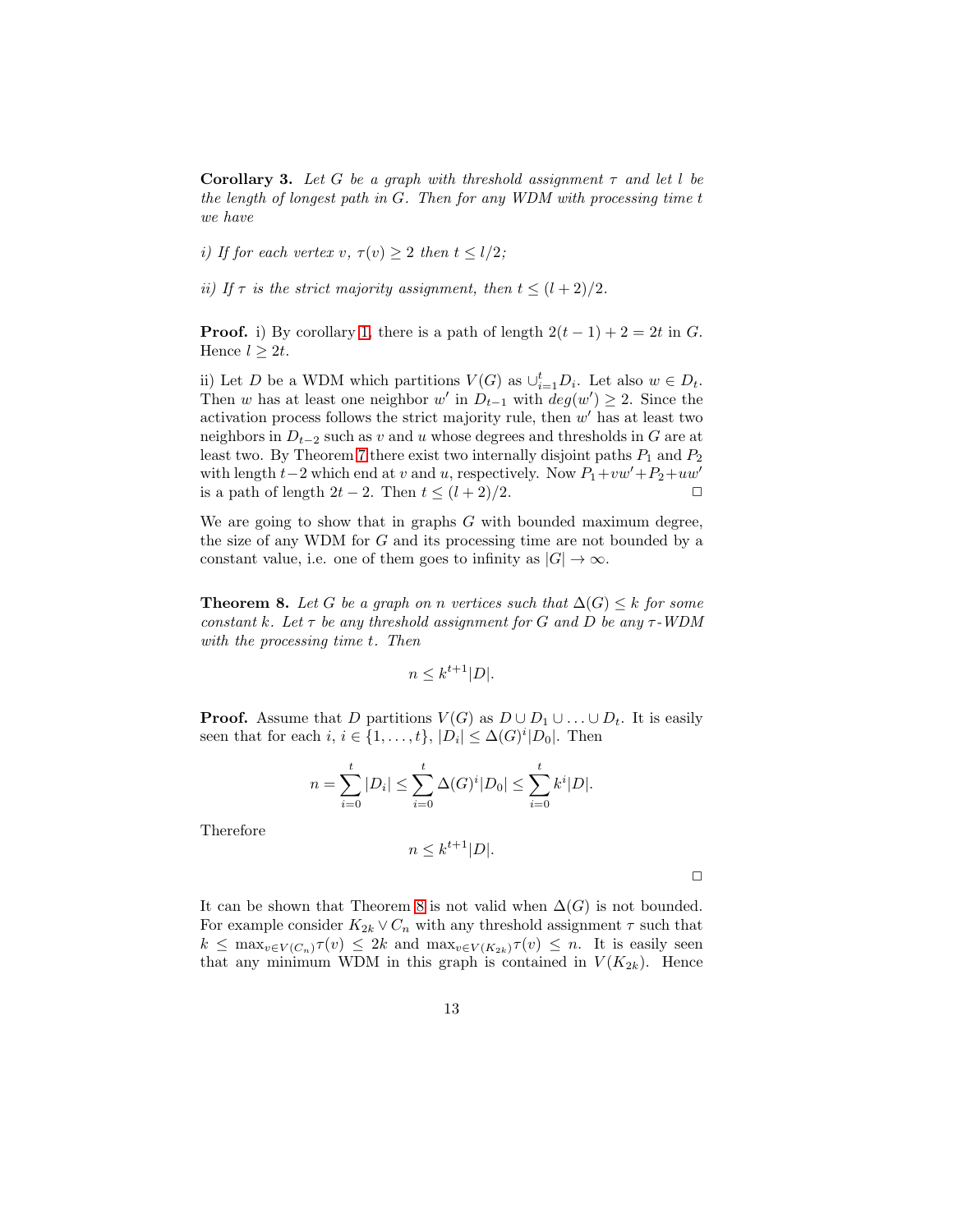$wdyn(K_{2k} \vee C_n) \leq 2k$ . From the other side, in such a minimum WDM, all the vertices are activated in at most two steps.

In the following theorem we determine the processing time in the Cartesian product of cycles denoted by  $C_n \Box C_m$ . And also we obtain an upper bound for the smallest size of weak dynamic monopolies. Dynamic monopolies of this family of graphs were studied in [\[13\]](#page-18-1).

**Theorem 9.** Let  $G = C_n \square C_m$ , where the threshold of each vertex is 3. *Then, the activation process for any WDM in* G *ends after two steps and*  $wdyn(C_n \Box C_n) \leq 3n^2/8$  when  $4|n$ .

**Proof.** Let D be any WDM in  $C_n \square C_m$  and assume on the contrary that a vertex say v becomes active at time 3. Then D partitions  $V(C_n \Box C_m)$  as  $D = D_0, D_1, \ldots, D_t$  for some  $t, t \geq 3$ . The vertex v has three neighbors  $v_1, v_2$  and  $v_3$  in  $D_2$ . Let  $u \in D_1$  be a vertex which is adjacent to two neighbors of v. The vertex u should have three neighbors in  $D_0$  but this is impossible. Hence any WDM of  $G$  activates the whole graph in at most two time steps.

In Figure [3,](#page-14-0) a WDM for  $C_n \square C_n$  which is also an independent set is presented. Let  $D_0$  be an independent WDM in  $C_n \square C_n$ . Let also the WDM  $D_0$ , partitions the graph into three sets  $D_0, D_1, D_2$ . Obviously, each vertex in  $D_1$  has at least three neighbors in  $D_0$ , then we have

$$
3|D_1| \leq 4|D_0|.
$$

We make the following claims concerning  $D_1$  and  $D_2$ .

Claim 1)  $D_1$  is independent.

Otherwise, we obtain Figure 1, in which there are adjacent vertices in  $D_0$ . This is a contradiction.



Figure 1: Two adjacent vertices in  $D_1$ .

**Claim 2)**  $D_2$  is independent and no vertex in  $D_2$  has a neighbor in  $D_0$ .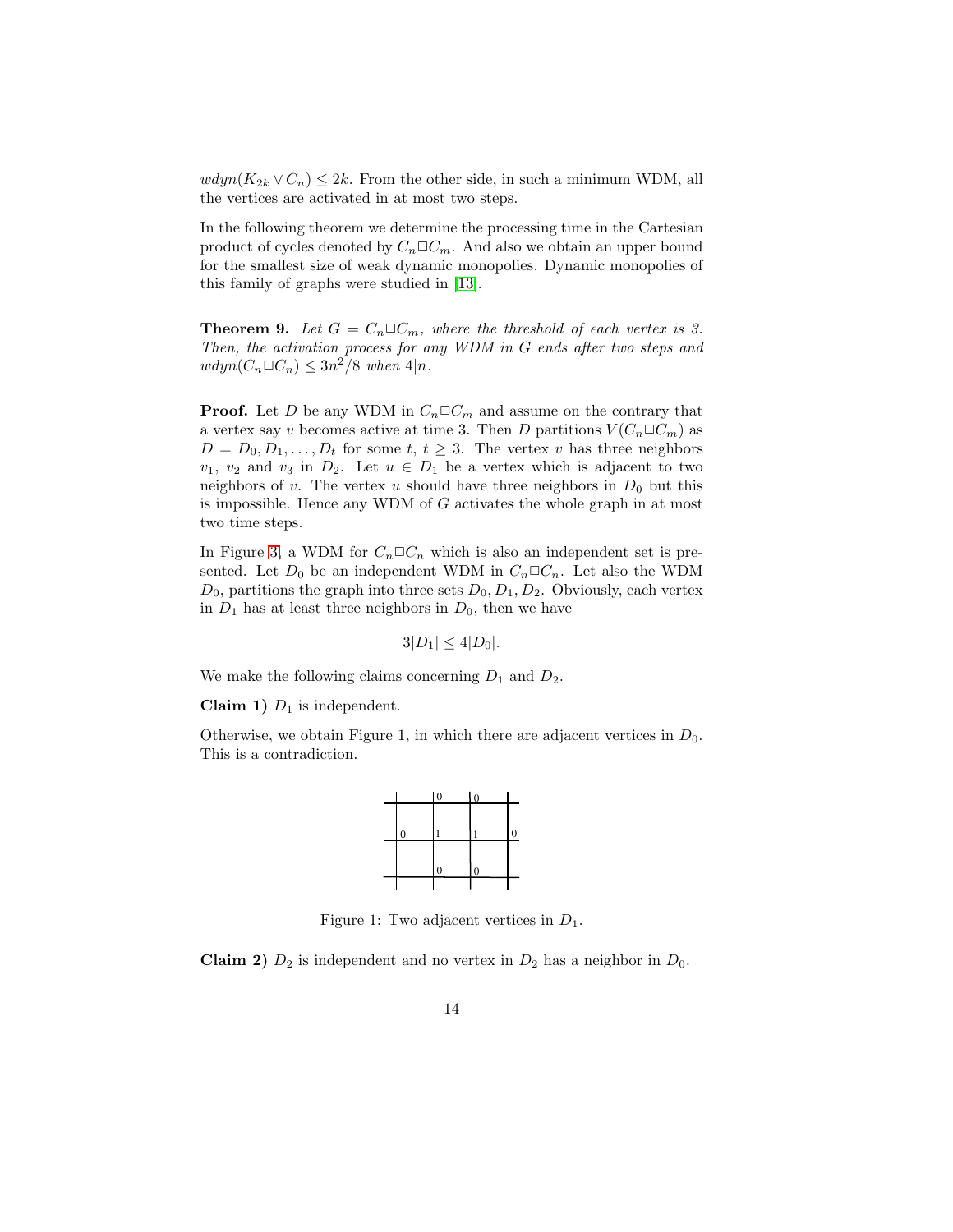If we have two adjacent vertices in  $D_2$  then the specified vertices in part (1) of Figure 2 can not have three neighbors in the previous time. And also we have  $D_2 \cap N(D_0) = \emptyset$ . Otherwise, we have part (2) of Figure 2 which contradicts the independency of  $D_0$ .



<span id="page-14-0"></span>Figure 2: (1) Two adjacent vertices in  $D_2$ . (2) Some vertex in  $D_2$  is adjacent to a vertex in  $D_0$ .

Hence, from the above facts we have  $|D_2| \leq (1/4)|D_1|$  and then  $|D_2| \leq$  $(1/3)|D_0|$ . Therefore

$$
mn = \sum_{i=0}^{2} |D_i| \le (1 + \frac{1}{3} + \frac{4}{3})|D_0|.
$$

And finally  $|D_0| \geq 3nm/8$ .

If  $m = n$  and  $4|n$  then by the process shown in Figure 3 we may have equality in all above inequalities and then  $|D_0| = 3n^2/8$ . Then  $wdyn(C_n \Box C_m) \le$  $|D_0| = 3n^2/8$  when  $4|n$ .

 $\Box$ 

# 4 A complexity result

By the decision problem MINWDM we mean the problem of determining the smallest cardinality of any  $\tau$ -WDM in a given instance  $(G, \tau)$ . In this section we present a result concerning inapproximability of MINWDM. In proving our result we use a reduction from Minimum Representative Problem (MINREP). In the following we explain the definition of MINREP from  $[6]$ .

The Minimum Representative Problem (MINREP):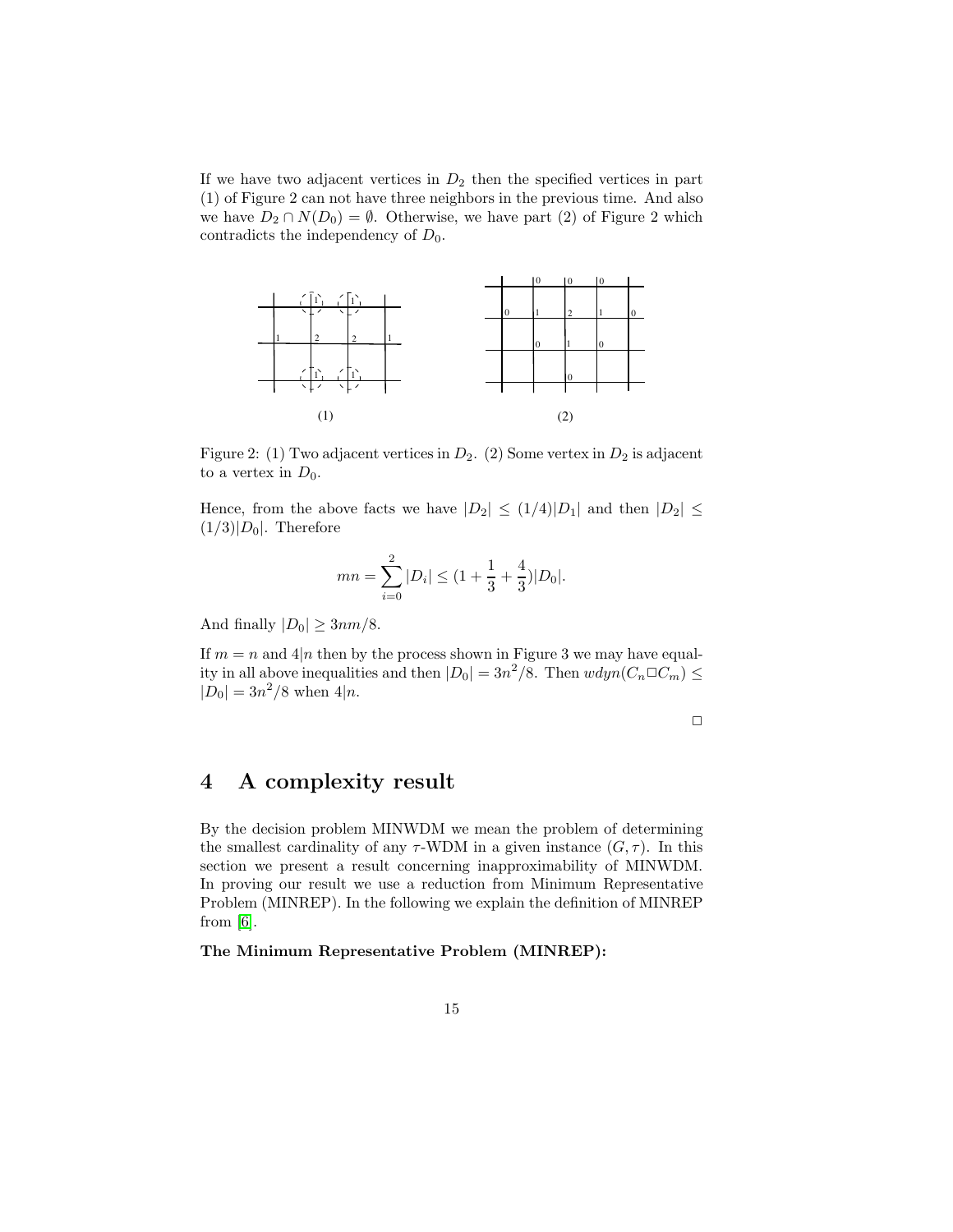

Figure 3: The activation process in  $C_n \Box C_n$  when  $4|n$ .

Let  $G = (A, B; E)$  be a given bipartite graph with the bipartite sets A and  $B$  and the edge set  $E$ . Assume that  $A$  and  $B$  are partitioned into equal-sized subsets  $A = \bigcup_{i=1}^{\alpha} A_i$  and  $B = \bigcup_{j=1}^{\beta} B_j$ . We have  $|A_i| = |A|/\alpha$ , for each i and  $|B_j| = |B|/\beta$ , for each j. This partition of  $V(G)$  induces a super-graph H as follows. Corresponding to each  $A_i$  and  $B_j$ ,  $1 \leq i \leq \alpha$ ,  $1 \leq j \leq \beta$ , there are  $\alpha + \beta$  super-vertices in H. There is a super-edge between  $A_i$  and  $B_j$  if there exist some  $a \in A_i$  and  $b \in B_j$  such that a and  $b$  are adjacent in  $G$ .

We say a pair  $(a, b)$  covers a super-edge  $(A_i, B_j)$ , if  $a \in A_i$  and  $b \in B_j$  are adjacent in G. We say  $S \subseteq A_i \cup B_j$  covers a super-edge  $(A_i, B_j)$  if there exist  $a, b \in S$  such that  $(a, b)$  covers  $(A_i, B_j)$ .

The goal of the MINREP problem is to select the minimum number of representatives from each set  $A_i$  and  $B_j$  such that all super-edges are covered. That is, we wish to find subsets  $A' \subseteq A$  and  $B' \subseteq B$  with the minimum total size  $|A'| + |B'|$  such that, for every super- edge  $(A_i, B_j)$ , there exist representatives  $a \in A' \cap A_i$  and  $b \in B' \cap B_j$  that are adjacent in G. The following inapproximability result about MINREP was proved in [\[17\]](#page-18-7). Note that  $DTIME(n^{polylog(n)})$  is the class of problems which can be solved by a deterministic algorithm whose time complexity is bounded by  $n^{f(\log n)}$ , where  $f(\log n)$  is a polynomial in  $\log n$ .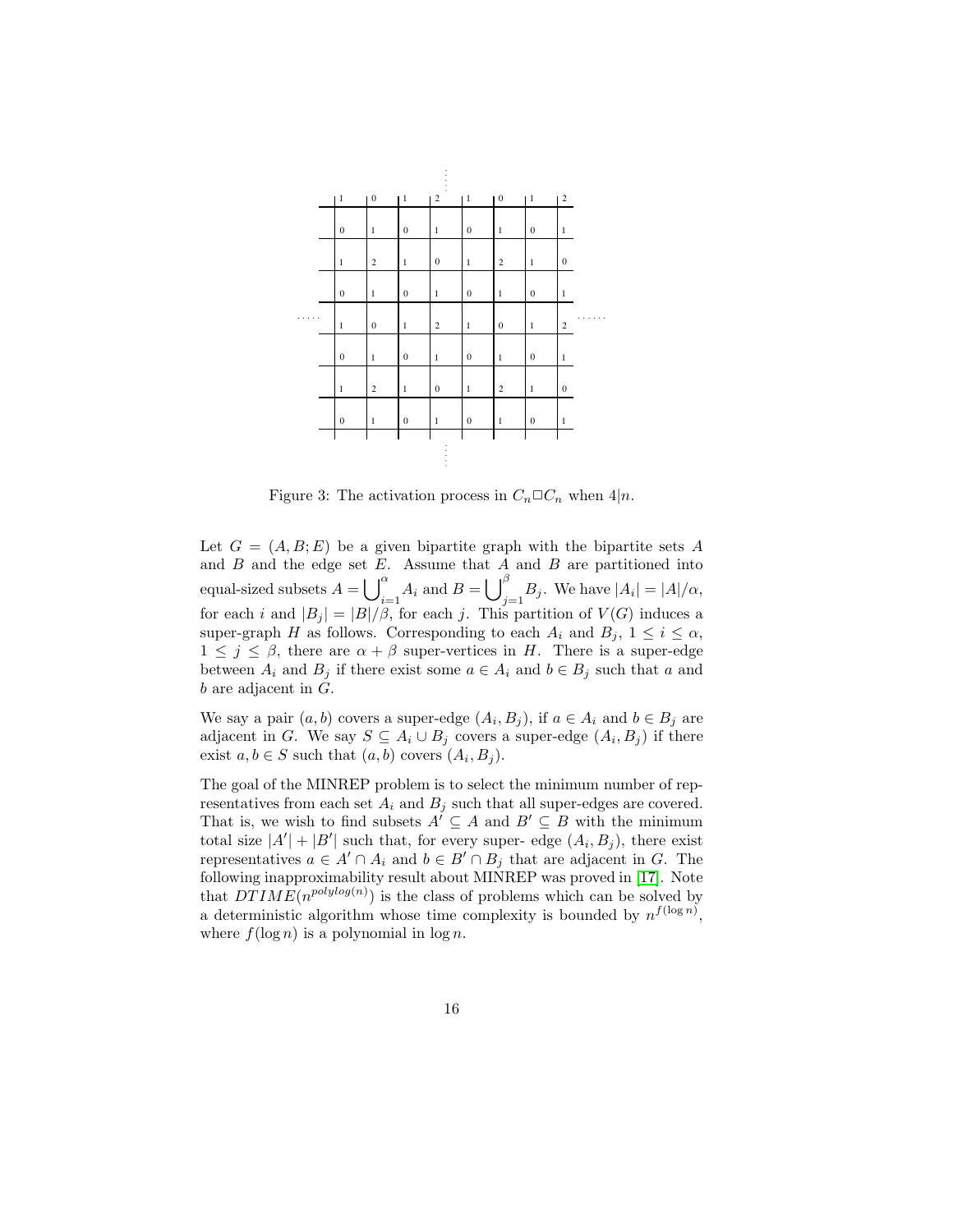**Theorem 10.** ([\[17\]](#page-18-7)] For any fixed  $\epsilon > 0$ , MINREP can not be approximated  $within \ the \ ratio \ of \ O(2^{\log^{(1-\epsilon)} n})$ , unless  $NP \subseteq DTIME(n^{\ polylog(n)})$ .

<span id="page-16-0"></span>Inspired by the reduction technique of Chen [\[6\]](#page-17-3) (applied for dynamic monopoly problem) we show the following result for MINWDM, whose proof is presented in Appendix A.

**Theorem 11.** For any fixed constant  $\epsilon > 0$ , MINWDM can not be approx*imated within the ratio of*  $O(2^{\log^{1-\epsilon} n})$ *, unless*  $NP \subseteq DTIME(n^{\text{polylog}(n)})$ *.* 

In the following we give a remark concerning complexity of MINWDM in trees. In [\[6\]](#page-17-3), a polynomial time algorithm for finding dynamic monopolies in trees with any threshold assignment is presented. This algorithm is based on the fact that any tree admits a dynamic monopoly with the smallest size which consists only of non-leaf vertices. But this property does not hold for weak dynamic monopolies of trees. Consider for example the tree T with strict majority threshold depicted in the following figure, where each vertex (except some vertices of degree one) is identified by its label. Let  $D_0$  be any minimum WDM for T. It is easily seen that  $D_0$  should contain  $\{8, 9, 11, 12, 13, 14, 15\}$ . Hence, for the corresponding sets  $D_1$  and  $D_2$  we have  $\{4,6,7\} \subseteq D_1$  and  $3 \in D_2$ . Now if  $10 \notin D_0$ , then either  $D_0 = \{1, 5, 8, 9, 11, 12, 13, 14, 15\}$  or  $D_0 = \{1, 2, 8, 9, 11, 12, 13, 14, 15\}$ . It follows that if  $10 \notin D_0$  then  $|D_0| = 9$ . But from other side T contains a smaller WDM  $\{8, 9, 11, 12, 13, 14, 15, 10\}$  containing a vertex of degree one, i.e. 10.



Figure 4: A tree with a weak dynamic monopoly containing a leaf

We leave the determining of the smallest size of weak dynamic monopolies in trees as an unsolved question.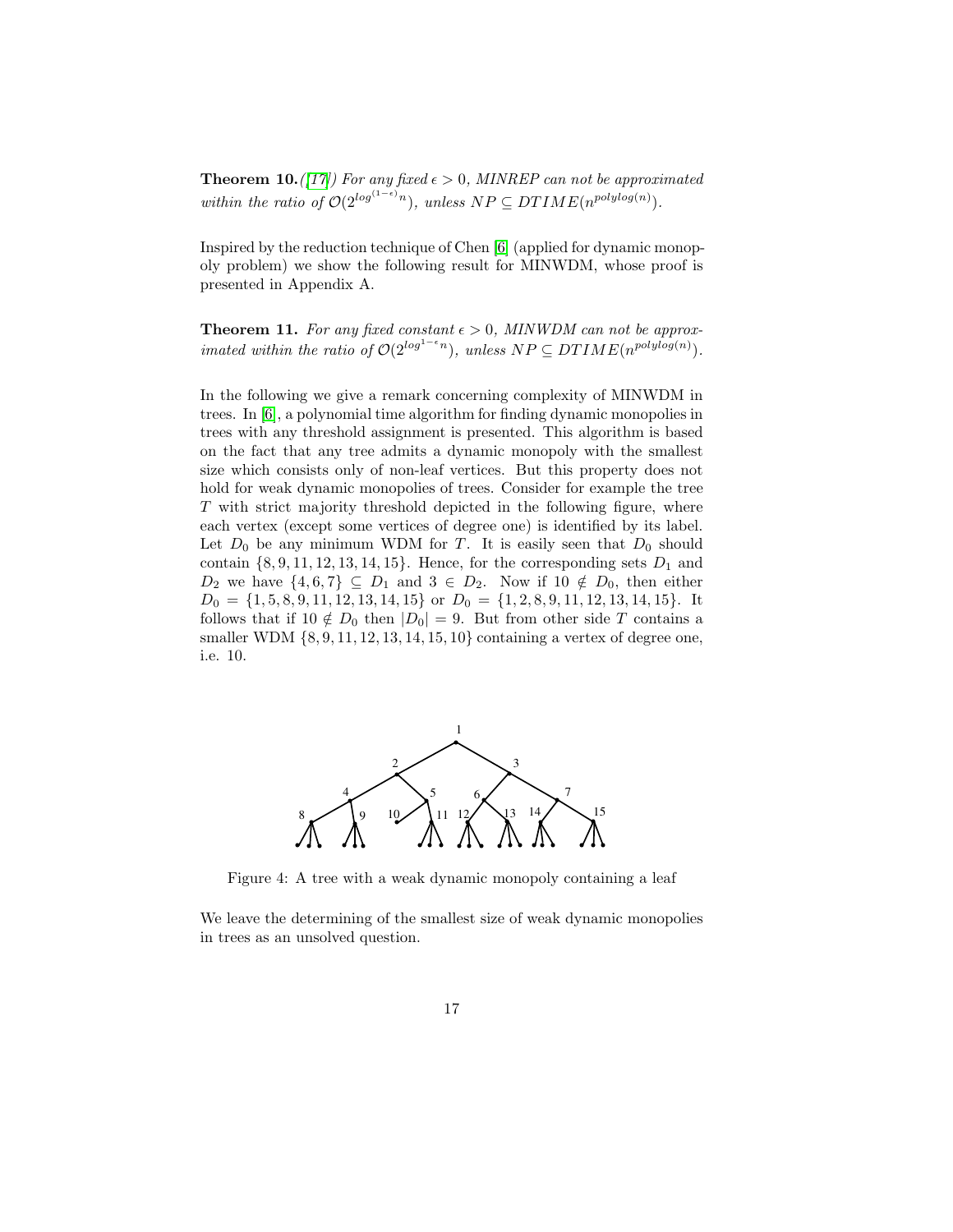### 5 Acknowledgment

The authors thank the anonymous referee of the paper for his/her useful comments.

### <span id="page-17-0"></span>References

- [1] E. Ackerman, O. Ben-Zwi, G. Wolfovitz, Combinatorial Model and Bounds for Target Set Selection, Theoret. Comput. Sci. 411 (2010) 4017–4022.
- <span id="page-17-1"></span>[2] S.S. Adams, Z. Brass, C. Stokes, D.S. Troxell, Irreversible k-threshold and majority conversion processes on complete multipartite graphs and graph products, [arXiv:1102.5361v](http://arxiv.org/abs/1102.5361)1, 2011.
- <span id="page-17-9"></span><span id="page-17-8"></span>[3] R.M. Anderson, R.M. May, Infectious Diseases of Humans: Dynamics and Control, Oxford University Press, 1991.
- <span id="page-17-2"></span>[4] J.A. Bondy, U.S.R. Murty, Graph Theory, Springer 2008.
- [5] C-L. Chang, Y-D. Lyuu, On irreversible dynamic monopolies in general graphs, [arXiv:0904.2306v](http://arxiv.org/abs/0904.2306)3, 2009.
- <span id="page-17-3"></span>[6] N. Chen, On the approximability of influence in social networks, SIAM J. Discrete Math. 23 (2009) 1400–1415.
- <span id="page-17-5"></span>[7] C.C. Centeno, M.C. Dourado, L.D. Penso, D. Rautenbach , J.L. Szwarcfiter, Irreversible conversion of graphs, Theoret. Comput. Sci. 412 (2011) 3693–3700.
- <span id="page-17-6"></span>[8] P. Domingos and M. Richardson, Mining the network value of customers, in: Proceedings of the 7th ACM International Conference on Knowledge Discovery and Data Mining, KDD, 2001, pp. 57–66.
- <span id="page-17-4"></span>[9] P.A. Dreyer, F.S. Roberts, Irreversible k-threshold processes: Graphtheoretical threshold models of the spread of disease and of opinion, Discrete Appl. Math. 157 (2009) 1615–1627.
- <span id="page-17-10"></span>[10] O. Favaron, G. Fricke, W. Goddard, S.M. Hedetniemi, S.T. Hedetniemi, P. Kristiansen, R.C. Laskar, R.D. Skaggs, Offensive alliances in graphs, Discuss. Math. Graph Theory 24 (2) (2004) 263–275.
- <span id="page-17-7"></span>[11] P. Flocchini, Contamination and decontamination in majority-based systems, Journal of Cellular Automata, 4(3):183-200, 2009.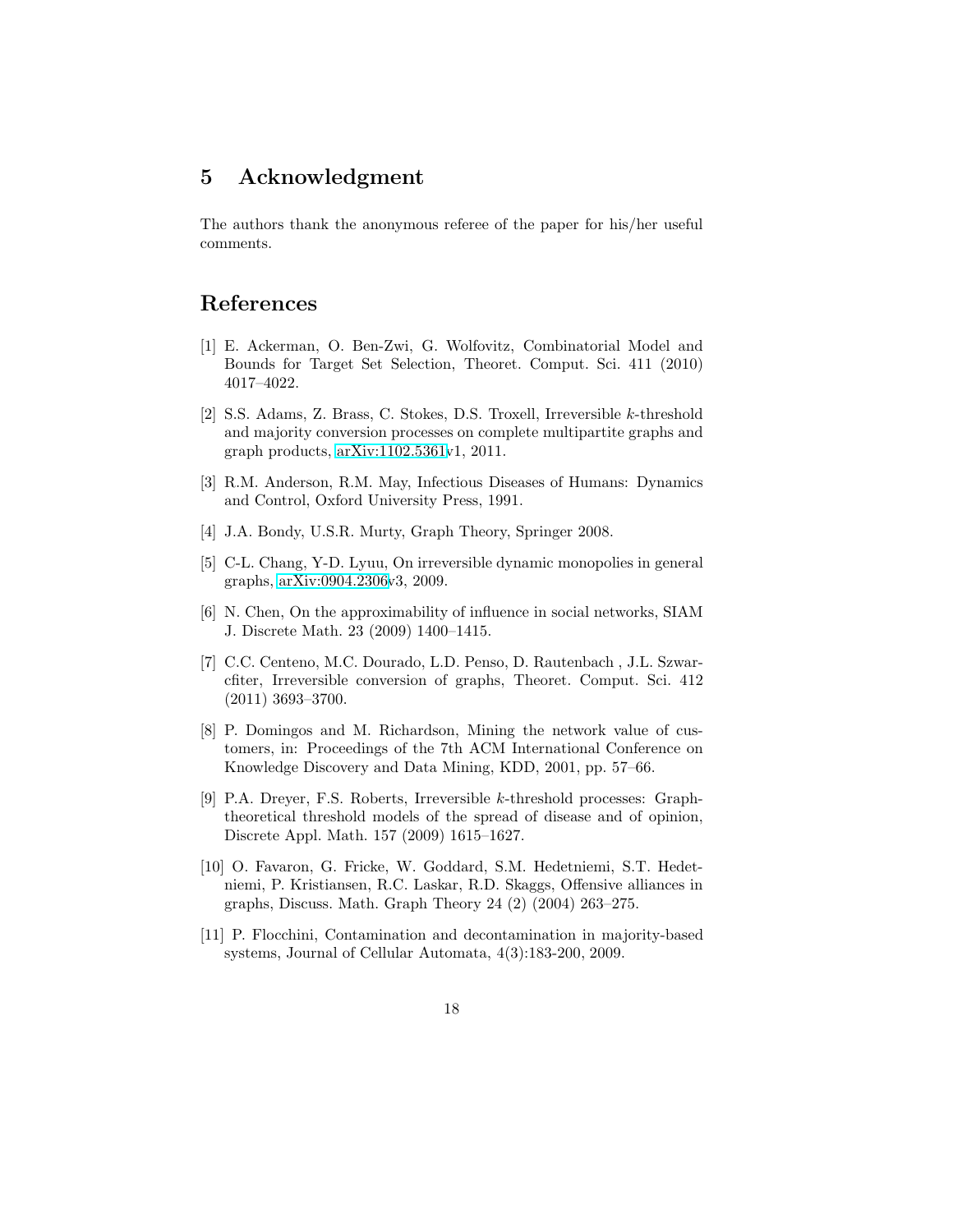- <span id="page-18-0"></span>[12] P. Flocchini, R. Kralovic, A. Roncato, P. Ruzicka, N. Santoro, On time versus size for monotone dynamic monopolies in regular topologies, J. Discrete Algorithms, 1 (2003) 129–150.
- <span id="page-18-1"></span>[13] P. Flocchini, E. Lodi, F. Luccio, L. Pagli, N. Santoro, Dynamic monopolies in tori, Discrete Appl. Math. 137 (2004) 197-212.
- <span id="page-18-6"></span><span id="page-18-2"></span>[14] K. Khoshkhah, M. Nemati, H. Soltani, M. Zaker, A study of monopolies in graphs, Graphs and Combin. 29 (2013) 1417–1427.
- [15] K. Khoshkhah, H. Soltani, M. Zaker, On dynamic monopolies of graphs: the average and strict majority thresholds, Disc. Optimization 9 (2012) 77–83.
- <span id="page-18-5"></span>[16] A. Nichterlein, R. Niedermeier, J. Uhlmann, M. Weller, On tractable cases of target set selection, Algorithms and computation. Part I, 378- 389, Lecture Notes in Comput. Sci., 6506, Springer, Berlin, 2010.
- <span id="page-18-7"></span>[17] R. Raz, A Parallel Repetition Theorem, SIAM J. Computing, V.27(3), 763-803, 1998.
- <span id="page-18-3"></span>[18] M. Zaker, On dynamic monopolies of graphs with general thresholds, Discrete Math. 312 (2012) 1136–1143.
- <span id="page-18-4"></span>[19] M. Zaker, Generalized degeneracy, dynamic monopolies and maximum degenerate subgraphs, Discrete Appl. Math., Discrete Appl. Math., 161 (2013) 2716-2723.

# 6 Appendix A

In the following we give the proof of Theorem [11.](#page-16-0)

**Theorem.** For any fixed constant  $\epsilon > 0$ , MINWDM can not be approximated within the ratio of  $\mathcal{O}(2^{\log^{1-\epsilon} n})$ , unless  $NP \subseteq DTIME(n^{\text{polylog}(n)})$ .

Proof. To prove this theorem we make a reduction from MINREP to MINWDM. Let  $G = (A, B; E)$  be an instance of MINREP with  $N =$  $|A| + |B|$  as the input size and let M be the number of super-edges. We use basic gadgets  $\Gamma_k$  shown in the following figure for the reduction. In fact,  $\Gamma_k$  is  $K_{2,k}$  in which each vertex  $v_i$   $(i = 1, ..., k)$  has  $deg(v_i) = 2$  and  $\tau(v_i)=1.$ 

We construct now the graph  $G'$  (corresponding to the instance  $G$ ) as an instance of MINWDM. The vertex set of  $G'$  is partitioned into five subsets  $V_1, V_2, \ldots, V_5$ . The connection between these subsets is only via the gadgets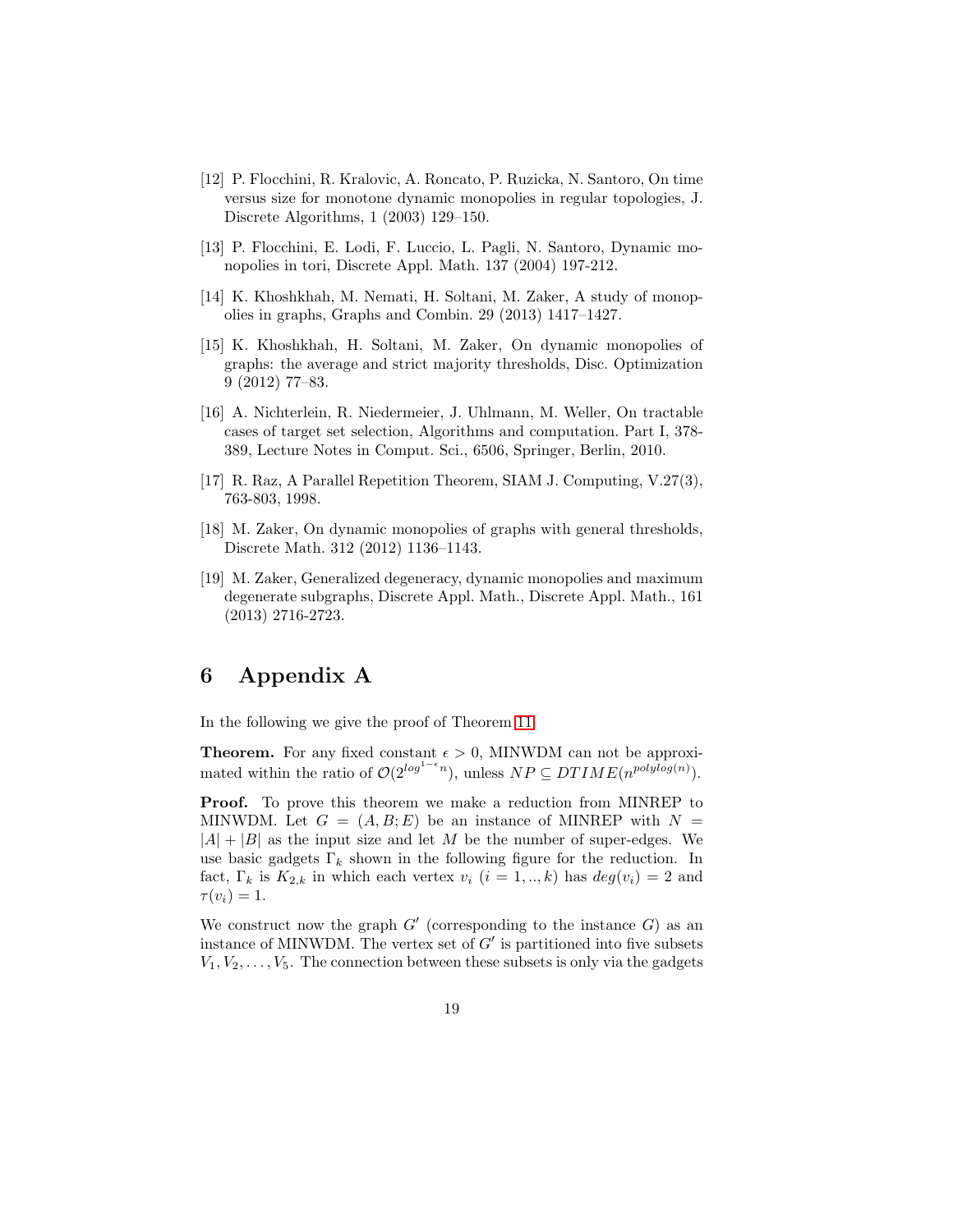

Figure 5: The basic gadget  $\Gamma_k$ .

 $\Gamma_k$  for appropriate values of k. In the following construction, for any two vertices  $x, y \in V_1 \cup \cdots \cup V_5$ , when we say x and y are connected by a gadget  $\Gamma_k$ , it is simply meant that the two vertices x and y together with k extra vertices form a gadget  $\Gamma_k$ , where x and y have degree k in  $\Gamma_k$ . The details of the construction of  $G'$  are as follow,

- $V_1 = \{a | a \in A\} \cup \{b | b \in B\}$  and each vertex of  $V_1$  has threshold  $N^2$ .
- $V_2 = \{u_{a,b} | (a, b) \in E\}$  and each vertex has threshold  $2N^5$ . Any vertex  $u_{a,b}$  is connected to each of  $a, b \in V_1$  by a basic gadget  $\Gamma_{N^5}$ .
- $V_3 = \{v_{i,j} | A_i \text{ is connected to } B_j \text{ by a super-edge}\}\$ and each vertex has threshold  $N^8$ . If  $a \in A_i$  and  $b \in B_j$  then vertex  $u_{a,b} \in V_2$  is connected to  $v_{i,j} \in V_3$  by a basic gadget  $\Gamma_{N^8}$ .
- $V_4 = \{w_1, ..., w_N\}$  and each vertex has threshold  $M.N^2$ . Each vertex  $v_{i,j} \in V_3$  is connected to each  $w_k \in V_4$  by a basic gadget  $\Gamma_{N^2}$ , and each vertex  $a, b \in V_1$  is connected to each  $w_k \in V_4$  by a basic gadget  $\Gamma_N$ .
- $V_5 = \{z_1, ..., z_N\}$  and each vertex has threshold  $2.M.N^6$ . Each vertex in  $V_2$  is connected to each  $z_k \in V_5$  by a gadget  $\Gamma_{2N^4}$ , and each vertex in  $V_3$  is connected to each  $z_k$  by a gadget  $\Gamma_{2N^6}$ .

The graph  $G'$  is shown in Figure [6](#page-20-0)

We show that the size of the optimal MINREP solution of  $G$  is at most twice the size of the MINWDM of  $G'$ . Hence, any approximation algorithm for MINWDM is transformed to an approximation algorithm for MINREP with the same performance ratio up to a constant factor.

Consider  $A' \subseteq A$  and  $B' \subseteq B$  as an optimal MINREP solution of G. We show that  $A' \cup B' \subseteq V_1$  is a WDM of G'. Since  $A' \cup B'$  is a MINREP solution, for any super-edge  $(A_i, B_j)$ , there exist  $a \in A' \cap A_i$  and  $b \in B' \cap B_j$ such that  $\{a, b\} \in E$ . The vertices of each gadget  $\Gamma_{N^5}$  between a or b and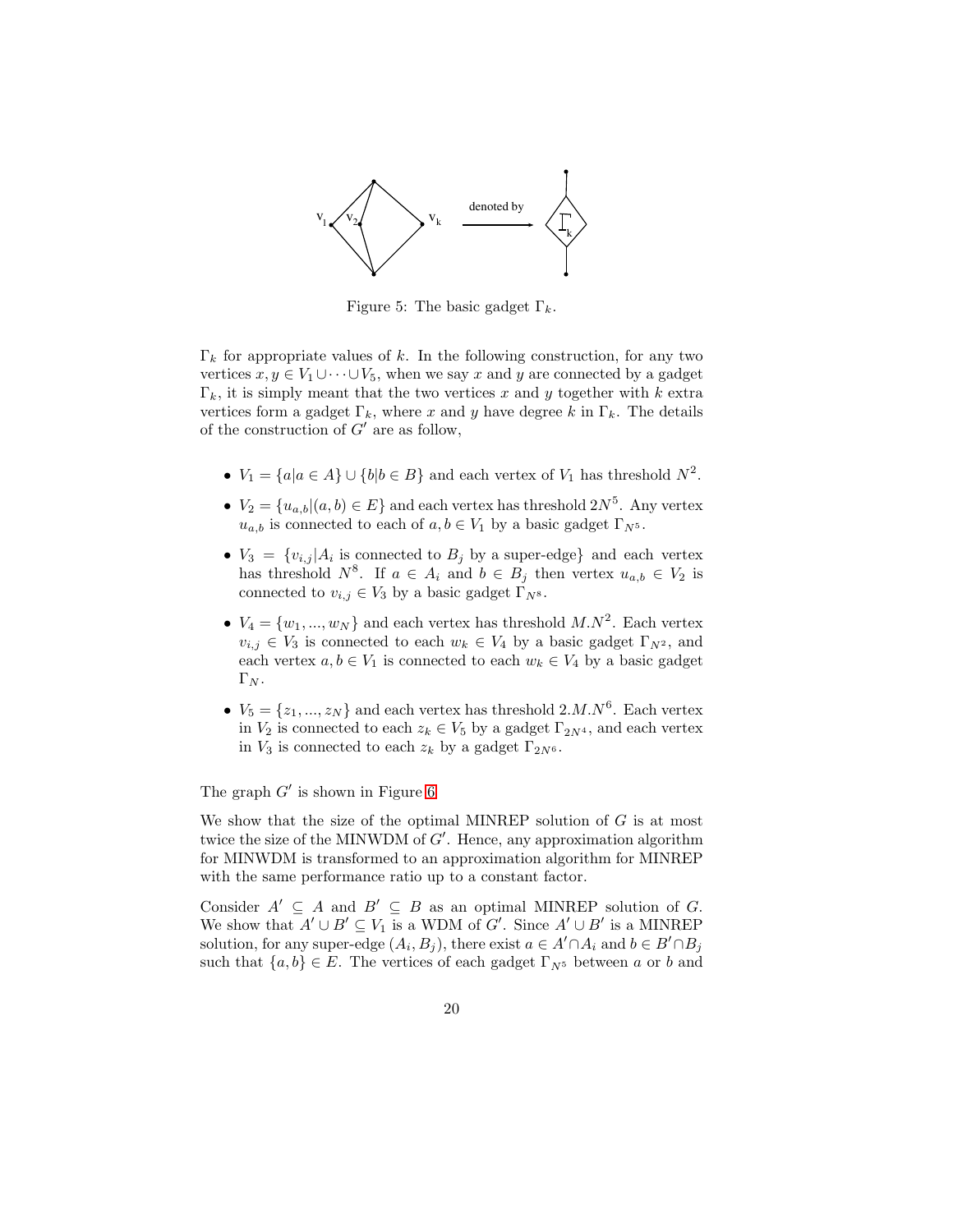

<span id="page-20-0"></span>Figure 6: The Graph  $G'$ .

 $u_{a,b}$  are activated at time 1 and hence, the vertex  $u_{a,b} \in V_2$  is activated at time 2. Now the vertices of basic gadget  $\Gamma_{N^8}$  between  $u_{a,b}$  and  $v_{i,j}$  become active at time 3 and then  $v_{i,j} \in V_3$  becomes active at time 4. This is true for all super-edges, and thus all vertices in  $V_3$  are active at time 4, which implies that all vertices in  $V_4$  and  $V_5$  are active at time 6. Therefore, all vertices in  $V_1 \setminus (A' \cup B')$  become active at time 8 by the vertices of  $V_4$ and remaining vertices of  $V_2$  become active at time 8 by the vertices of  $V_5$ . Finally, in this manner all vertices of  $G'$  are activated.

Conversely, let S be an optimal WDM of G'. It is obvious that  $|S| \leq N$ because  $V_1$  is a WDM (as shown above). Note that  $|V_2| < N^2$  and since  $V_5$  is only connected to  $V_2$  and  $V_3$  (via gadgets), then the vertices of  $V_5$ are only activated after the activation of all vertices of  $V_3$ . In fact the activation of whole  $V_2$  and all but one vertex of  $V_3$  does not imply the activation of  $V_5$ , since the threshold of each vertex in  $V_5$  is  $2MN^6$  and  $2|V_2|N^4 + 2(M-1)N^6 < 2MN^6$ . Clearly the activation of the vertices of V<sub>3</sub> should be at the same time. Therefore either  $V_3 \subseteq S$  or  $V_3 \cap S = \emptyset$ . A similar argument shows that the vertices of  $V_3$  become active only by the vertices of  $V_2$ .

In the following we show that we can modify S such that  $S \cap (V_4 \cup V_5) = \emptyset$ .